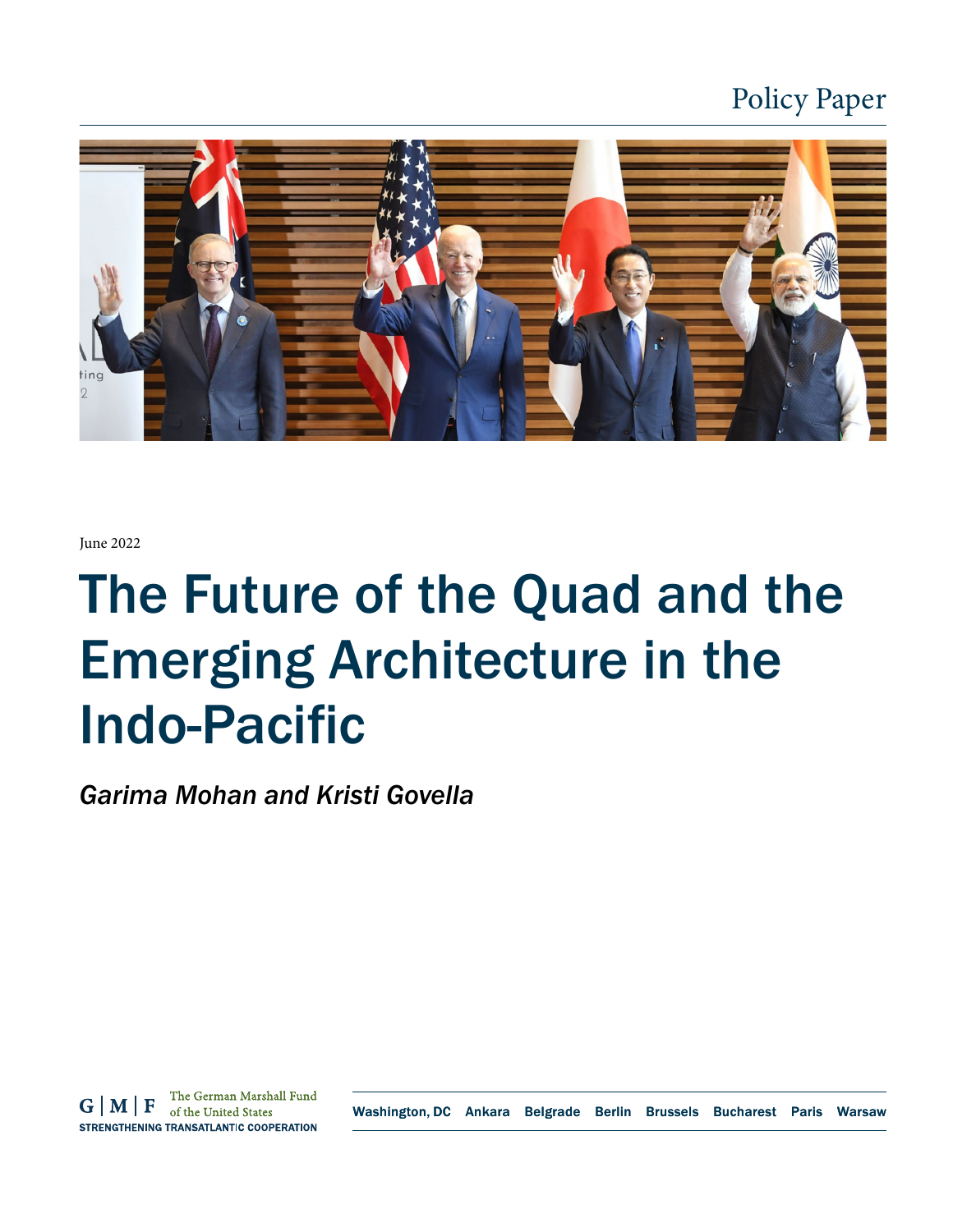# Summary

The Quadrilateral grouping of Australia, India, Japan, and the United States (the Quad) has come a long way from its origins, establishing itself as a crucial pillar of the Indo-Pacific regional architecture and significantly shifting in tone and focus from its early iterations. Since its revival in 2017, the Quad has been elevated to a leader-level dialogue, it has begun issuing joint statements, and it has developed a new working-group structure to facilitate cooperation. It has also significantly broadened and deepened its agenda to include vaccines, climate change, critical and emerging technologies, infrastructure, cyber, and space.

These recent changes to the Quad raise several questions about its future trajectory. What are the drivers of engagement, the domestic support, and the bureaucratic capacity in the four countries to continue investing in the Quad? How well does the Quad's new working-group structure function, and will the working groups be able to deliver tangible results? How has the Quad's agenda evolved, and will it return to its initial focus on security challenges? Are the Quad countries open to cooperation with additional countries and, if so, what form will this take?

This paper analyzes these questions drawing on recent publications, official statements, and interviews with key experts and policymakers in the four countries. In doing so, it offers five key takeaways into the Quad as an evolving part of the Indo-Pacific architecture, as well as a vehicle for achieving the goals of its four member countries.

First, in terms of institutionalization and internal goals, there is little interest among the member countries in further institutionalizing the Quad by establishing a secretariat or adopting a charter. All four consider the flexible nature of the grouping to be an asset. At the same time, the Quad partners have increased their alignment on strategic issues and aim to continue doing so in the near future by solidifying ties within the grouping.

Second, since the Quad countries' immediate goals are related to strengthening the internal coherence of the grouping, there is little interest in membership expansion at this time. However, the Quad countries may be open to functional cooperation with additional countries on a limited basis in the future through specific initiatives and projects within working groups.

Third, the Quad appears to have a durable support base within its four member countries, suggesting that it will continue to be an important part of the Indo-Pacific institutional landscape in the future despite changes in administrations. The working-group structure and the broadened range of issues covered by the grouping has expanded the number of government agencies and individuals involved in its operations. This has helped the constituency of supporters for the Quad to grow beyond security policy circles in each country. There is also broad backing for the Quad and its activities across the political spectrum within the member countries.

Fourth, despite the expansion of the Quad agenda to include economic and nontraditional security issues, traditional security cooperation remains a key element of the grouping. The recently announced Indo-Pacific Partnership on Maritime Domain Awareness has important security implications. Moreover, while most public attention has focused on the six leader-level working groups addressing economic and nontraditional security challenges, cooperation on security issues such as maritime security as well as on cybersecurity, counterterrorism, countering disinformation, and humanitarian assistance and disaster response have continued at the ministerial or working level.

Fifth, there remain significant challenges for the grouping. As the Quad countries recognize, continuing to strengthen alignment and ties with one another is vital, as key differences in interests and priorities remain despite the partners' shared inter-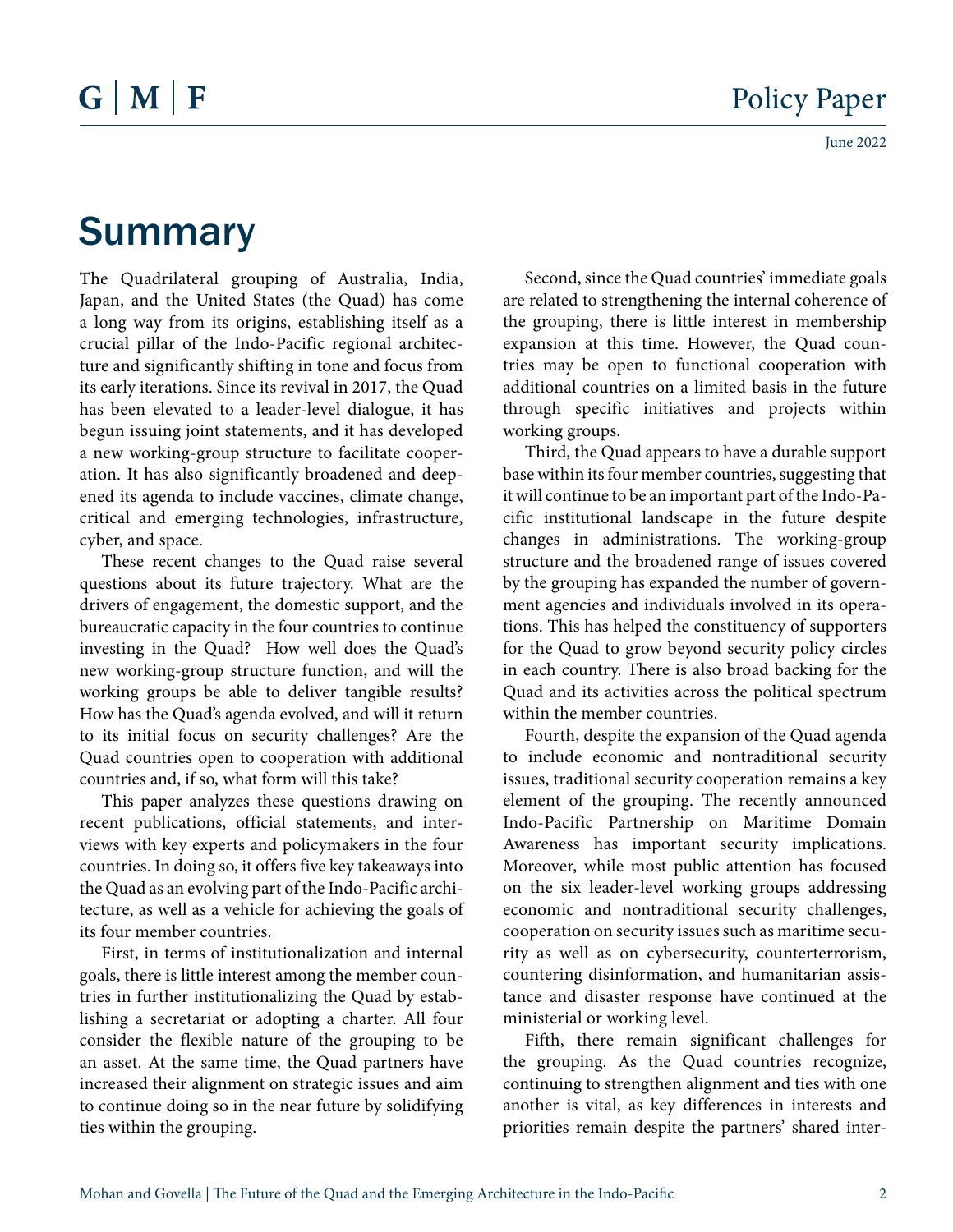June 2022

ests. In addition, the grouping's long-term survival will depend on its ability to marshall its structures and processes to delivery meaningful benefits to the Indo-Pacific. The Quad's weakly institutionalized structure and different levels of bureaucratic capacity

are challenges in this regard. Finally, it remains to be seen how the Quad will engage with other regional institutions and partner countries in order to achieve its ambitious goals.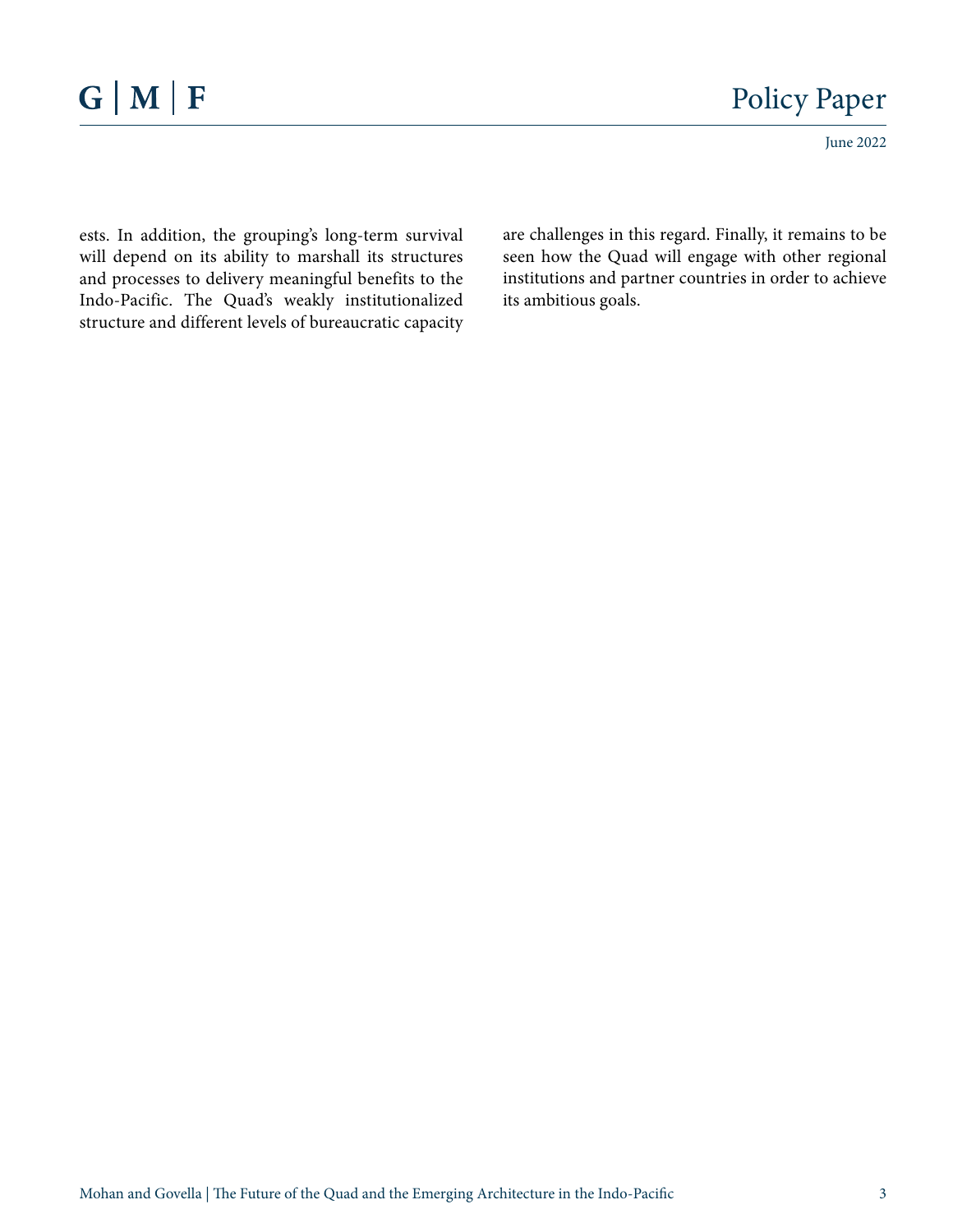#### Introduction

The Quadrilateral grouping of Australia, India, Japan, and the United States (the Quad) has emerged as a crucial pillar of the Indo-Pacific regional architecture. It is perhaps best described in the words last year of Australia's then foreign minister Marise Payne as "a diplomatic networking of countries that engages flexibly and practically, with the clear purpose of enhancing stability and prosperity by meeting challenges quickly and nimbly."1 Since its revival in 2017, the Quad has gone through several crucial changes. It has steadily been elevated from meetings among working-level officials to foreign ministers and, most recently, to heads of state. The Quad partners have increased their alignment on strategic issues, issuing joint statements since the first leaders' summit in March 2021. The grouping has also become more formalized through new structures of cooperation, and its agenda has broadened and deepened to include not just security issues but also public goods like vaccines and issues such as climate change, critical and emerging technologies, infrastructure, cyber, and space.

#### *Since its revival in 2017, the Quad has gone through several crucial changes.*

The broadening of the Quad's agenda—specifically the focus on the provision of public goods in the Indo-Pacific and the absence of overt references to the China challenge—has increased the interest of countries around the world in engaging with the grouping. The newly created Quad working groups have been seen by potential partners as promising avenues for cooperation. This was evident in the EU's recently released Indo-Pacific strategy, which refers to collaboration with the Quad's working groups.<sup>2</sup> South Korea's new leadership has indicated interest in doing the same.<sup>3</sup>

However, the rapid institutional development of the Quad also raises questions. Will the cohesion displayed currently by the Quad continue, and what are the drivers of participation of the four partner countries? What impediments could the grouping face, and how well is the new working-group structure functioning? How open are Quad countries to collaboration with other partners and what form could this take? Will the Quad return to its initial focus on security challenges? This paper aims to answer these questions and to understand the future of the Quad and its role in the emerging architecture in the Indo-Pacific, drawing on recent publications, official statements, and interviews with key experts and policymakers in the four countries.

#### Evolution of the Quad

#### *Quad 1.0*

The origins of the Quad can be traced back to the 2004 Indian Ocean tsunami, after which Australia, India, Japan, and the United States coordinated their humanitarian assistance and disaster-relief responses through a Tsunami Core Group. This successful ad hoc effort was seen as a potential model for regional cooperation at the time. However, the four countries did not pursue this idea until a first exploratory meeting in 2007, when working-level officials met in Manila on the sidelines of the ASEAN Regional Forum. This meeting stemmed from a proposal by Japan's Prime Minister Shinzo Abe—an early champion of the idea—and was designed to bring together "four countries that share some values and growing cooperation

<sup>1</sup> Senator Marise Payne, *[Third Indo-Pacific Oration](https://www.foreignminister.gov.au/minister/marise-payne/speech/third-indo-pacific-oration)*, September 11, 2021.

<sup>2</sup> Garima Mohan, [Assessing the EU's Indo-Pacific Strategy,](https://blogs.lse.ac.uk/europpblog/2021/09/24/assessing-the-eus-new-indo-pacific-strategy/) London School of Economics, September 24, 2021.

<sup>3</sup> Yoon Suk-yeol, ["South Korea Needs to Step Up: The Country's Next](https://www.foreignaffairs.com/articles/south-korea/2022-02-08/south-korea-needs-step)  [President on His Foreign Policy Vision,](https://www.foreignaffairs.com/articles/south-korea/2022-02-08/south-korea-needs-step)" Foreign Affairs, February 8, 2022.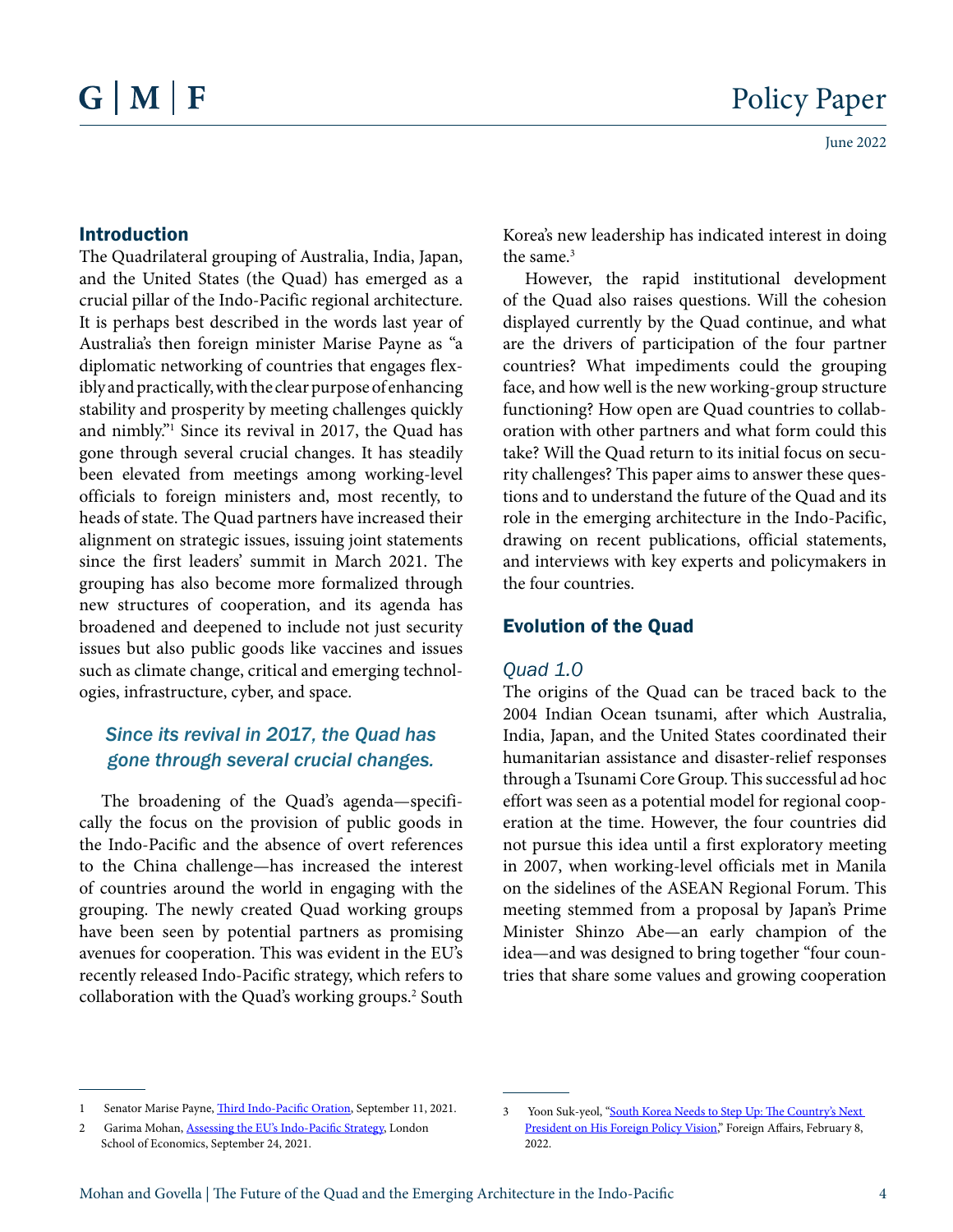June 2022

in the Asia Pacific."4 This meeting was followed by a Quad maritime exercise in the Bay of Bengal later that year, which also included Singapore. "The expanded exercise was the last visible sign of the Quad" before it disappeared for almost a decade.5

The demise of the first iteration of the Quad was largely due to China's criticism of the grouping, different levels of concerns about this criticism among the four countries, and domestic pressures and politics in each country that forced them to reconsider their involvement.6 Japan became lukewarm after Abe left office in September 2007, the United States seemed more interested in other forums, and Australia's new government elected in in November 2007 objected to the Quad and was quite sensitive to China's concerns. Moreover, a general lack of familiarity and habits of cooperation among the countries was also a key stumbling block—particularly acute in the case of India, the only non-US treaty ally in the group.

#### *Quad 2.0*

By the time Japan and the United States floated ideas for reviving the Quad in 2017, the strategic context had changed and the ground for cooperation was much more fertile. Economic and security concerns about China had reached new heights in each country, leading to a convergence of interests and greater willingness to cooperate despite the possibility of drawing Beijing's ire. The idea of the Indo-Pacific as an integrated theatre had gained traction and was beginning to be translated into policy, first in Canberra and Tokyo, then in New Delhi and Washington. Shinzo Abe had returned to the prime minister's office in Tokyo in 2012 and again acted as a strong advocate for cooperation between the four countries.<sup>7</sup> Bilateral and trilateral cooperation among these countries also started gaining ground, with India's partnerships with Australia and Japan in particular strengthening considerably.

The revived grouping began meeting regularly at the level of senior officials in 2017. However, it did not issue joint statements, and India did not even use the term Quad in its official statements at the time. Meetings focused on a range of issues including counterterrorism, maritime security, and infrastructure connectivity. But each country issued a different readout, focusing on areas they wanted to highlight. In 2018–2019, Australia was also not invited to join the informal maritime element of the Quad, the Malabar naval exercise including India, Japan, and the United States. Still, despite this fragmentation, the group met regularly, and the Quad foreign ministers convened in 2019 in New York for the first time, indicating that it had forward momentum.

#### *Quad 3.0*

The third step in the evolution of the Quad began with the Biden administration, which elevated the scope and level of ambition of the grouping as well as its institutionalization. The United States hosted the first Quad leaders' summit in March 2021. This was the first major summit that the Biden administration convened, underlining the importance it placed not only on the Indo-Pacific but on the Quad as a primary vehicle for US policy in the region. The summit was followed by the first joint statement by the Quad. It also "formalized" the Quad by establishing three working groups: on vaccines, climate, and critical and emerging technologies. An additional three working groups were established at the subsequent Quad leaders' summit in September 2021, focusing

<sup>4</sup> As outlined by one of the participating Australian government officials, [Standing Committee on Foreign Affairs, Defence and Trade: 28/05/2007:](https://parlinfo.aph.gov.au/parlInfo/search/display/display.w3p;query=(Dataset:commsen,commrep,commjnt,estimate,commbill%20SearchCategory_Phrase:committees)%20CommitteeName_Phrase:%22standing%20committee%20on%20foreign%20affairs,%20defence%20and%20trade%22%20Department_Phrase:%22department%20of%20foreign%20affairs%20and%20trade%22;rec=11)  [Foreign Affairs and Trade Portfolio](https://parlinfo.aph.gov.au/parlInfo/search/display/display.w3p;query=(Dataset:commsen,commrep,commjnt,estimate,commbill%20SearchCategory_Phrase:committees)%20CommitteeName_Phrase:%22standing%20committee%20on%20foreign%20affairs,%20defence%20and%20trade%22%20Department_Phrase:%22department%20of%20foreign%20affairs%20and%20trade%22;rec=11), Parliament of Australia, May 28, 2007. Abe described his early thinking on cooperation among countries in "broader Asia" in an August 2007 speech to India's parliament. See Ministry of Foreign Affairs of Japan, [Confluence of the Two Seas,](https://www.mofa.go.jp/region/asia-paci/pmv0708/speech-2.html) August 22, 2007.

<sup>5</sup> Tanvi Madan, "[The Rise, Fall and Rebirth of the Quad,](https://warontherocks.com/2017/11/rise-fall-rebirth-quad/)" War on the Rocks, November 16, 2017.

<sup>6</sup> For more, see Rory Medcalf, ["Chinese Ghost Story](https://thediplomat.com/2008/02/chinese-ghost-story/?allpages=yes)" The Diplomat, February 14, 2008.

<sup>7</sup> Shinzo Abe, ["Asia's Democratic Security Diamond,](https://www.project-syndicate.org/onpoint/a-strategic-alliance-for-japan-and-india-by-shinzo-abe)" Project Syndicate, December 27, 2012.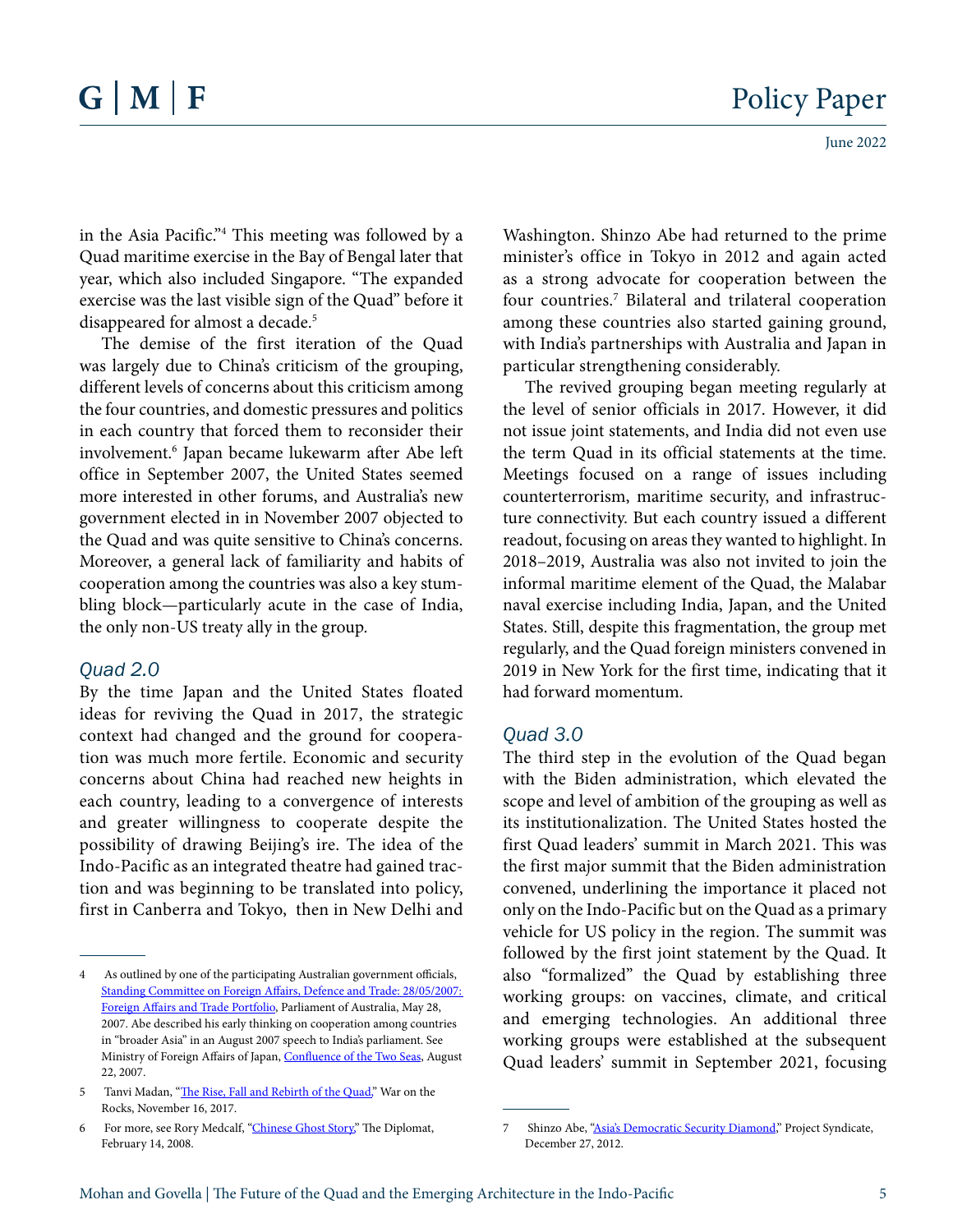

#### Figure 1. Quad Working Groups and Initiatives as of May 2022

on infrastructure coordination, cyber, and space. At present, the institutional structure of the Quad at the leaders' level consists of the following working groups (see also Figure 1).

**The Quad Vaccine Partnership**: The original aim of this working group was to produce and deliver one billion doses of COVID-19 vaccines in the Indo-Pacific by the end of 2022, and the Quad countries have collectively provided 257 million doses to the region to date. As the pandemic evolved, so did the goals and mandate of this partnership, including to "prepare for new variants, including by getting vaccines, tests, treatments, and other medical products to those at highest risk."8 The Biological E. Ltd facility in India is producing vaccines under this partnership. As part of a broad-based pandemic response, it was announced at the Quad leaders' summit in Tokyo in May 2022 that the Japan Bank for International Cooperation and EXIM India will support a \$100 million facility that will bolster India's healthcare sector, including global capacity for COVID-19 countermeasures.

**The Critical and Emerging Technology Working Group**: This working group focuses on creating an open, accessible, and secure technology ecosystem. It is organized around four efforts—technical standards, 5G diversification and deployment, horizon scanning, and technology supply chains. Since the working group's establishment, Quad partners have mapped collective capacities and vulnerabilities in global semiconductor supply chains, launched a common Statement of Principles on Critical Technology Supply Chains, and adopted a Memorandum of Cooperation on 5G supplier diversification and Open RAN. They are also exploring ways to collaborate on open and secure telecommunications technologies in the region, including by working with industry partners.

**The Climate Working Group**: The Quad countries have expanded and regularized their cooperation on dealing with the climate crisis. The focus of this working group is on green shipping, energy supply chains, disaster risk reduction, and exchange among climate information services. The Quad has also launched a shipping taskforce, inviting leading ports—including Los Angeles, Mumbai Port Trust, Sydney, and Yokohama—to form a network dedicated

<sup>8</sup> See "[Factsheet Quad Leaders' Tokyo Summit 2022"](https://www.whitehouse.gov/briefing-room/statements-releases/2022/05/23/fact-sheet-quad-leaders-tokyo-summit-2022/), May 23, 2022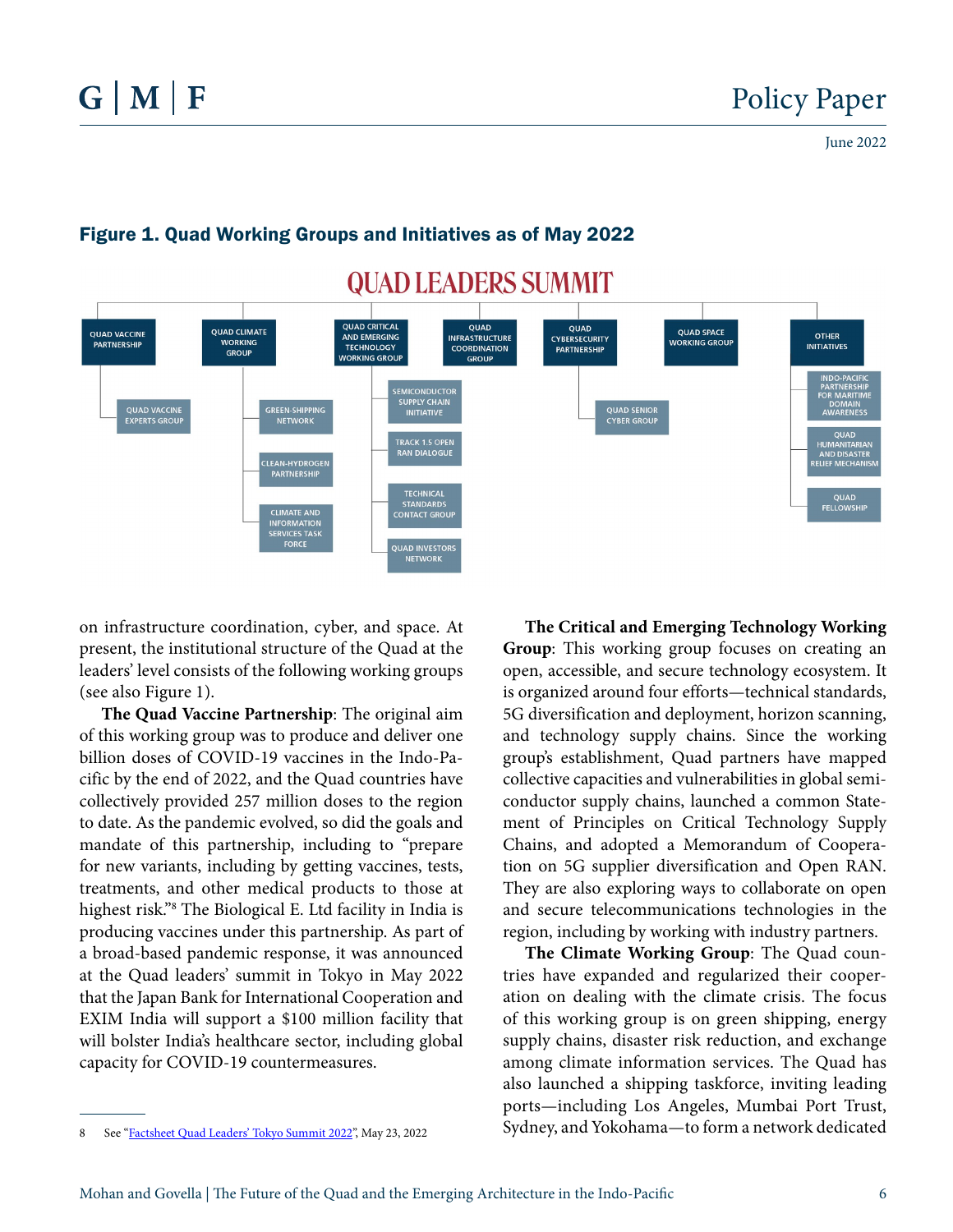to greening and decarbonizing the shipping value chain. It aims to establish two or three low-emission or zero-emission shipping corridors by 2030. The working group also convenes meetings of Quad transportation and energy ministers, developing cooperation further.

**The Infrastructure Coordination Group**: To address the Indo-Pacific's enormous infrastructure needs, this working group aims to deepen collaboration on digital connectivity, transport infrastructure, clean energy, and climate resilience between the four countries. At the leaders' summit in May 2022, the heads of the Quad countries' development-financing agencies met to explore ways to address the infrastructure-financing gap in the region.

**The Quad Cybersecurity Partnership**: As part of this working group, senior officials from the four countries will meet regularly to build resilience to cyber threats and to advance work between government and industry. The first meeting of this working group took place in March 2022. By the Tokyo summit, the group had defined areas of focus: infrastructure protection (led by Australia), supply-chain resilience (led by India), workforce development and talent (led by Japan), and software security standards (led by the United States).

**The Space Working Group**: Quad countries are among the world's scientific leaders, including in space. This working group aims to pool their collective expertise by exchanging satellite data, monitoring and adapting to climate change, mitigating disasters, and responding to challenges in shared domains.

In addition to these working groups, the Quad is also focused on strengthening people-to-people ties between the four countries. The September 2021 summit saw the announcement of the Quad Fellowship, which will sponsor 100 students per year—25 from each country—to pursue degrees at leading science, technology, engineering, and mathematics (STEM) graduate universities in the United States. Several private companies have been included as sponsors for this initiative.

## Box 1: Quad Meetings since 2017

#### **Leaders Summits**

- Inaugural virtual summit, March 12, 2021
- First in-person summit hosted by US President Joe Biden, September 24, 2021
- Virtual summit to discuss the conflict in Ukraine, March 4, 2022
- In-person summit hosted by Japanese Prime Minister Fumio Kishida, May 24, 2022

#### **Foreign Ministers Meetings**

Foreign ministers exchange views on regional and strategic challenges, and lead a program of cooperation on core regional priorities—including maritime security, countering disinformation, counterterrorism, and humanitarian and disaster relief.

- First meeting in New York, September 26, 2019
- Second meeting in Tokyo, October 6, 2020
- Third meeting, virtual, February 18, 2021
- Fourth meeting in Melbourne, February 11, 2022

#### **Senior Officials Meetings**

- Senior officials have held nine meetings since November 2017 to exchange strategic assessments and progress on cooperation
- Quad intelligence chiefs met in September 2021 when they participated in the Quadrilateral Strategic Intelligence Forum

#### **Working Group Meetings**

The six Quad working groups have held meetings led by sherpas and sous-sherpas in each of the four countries.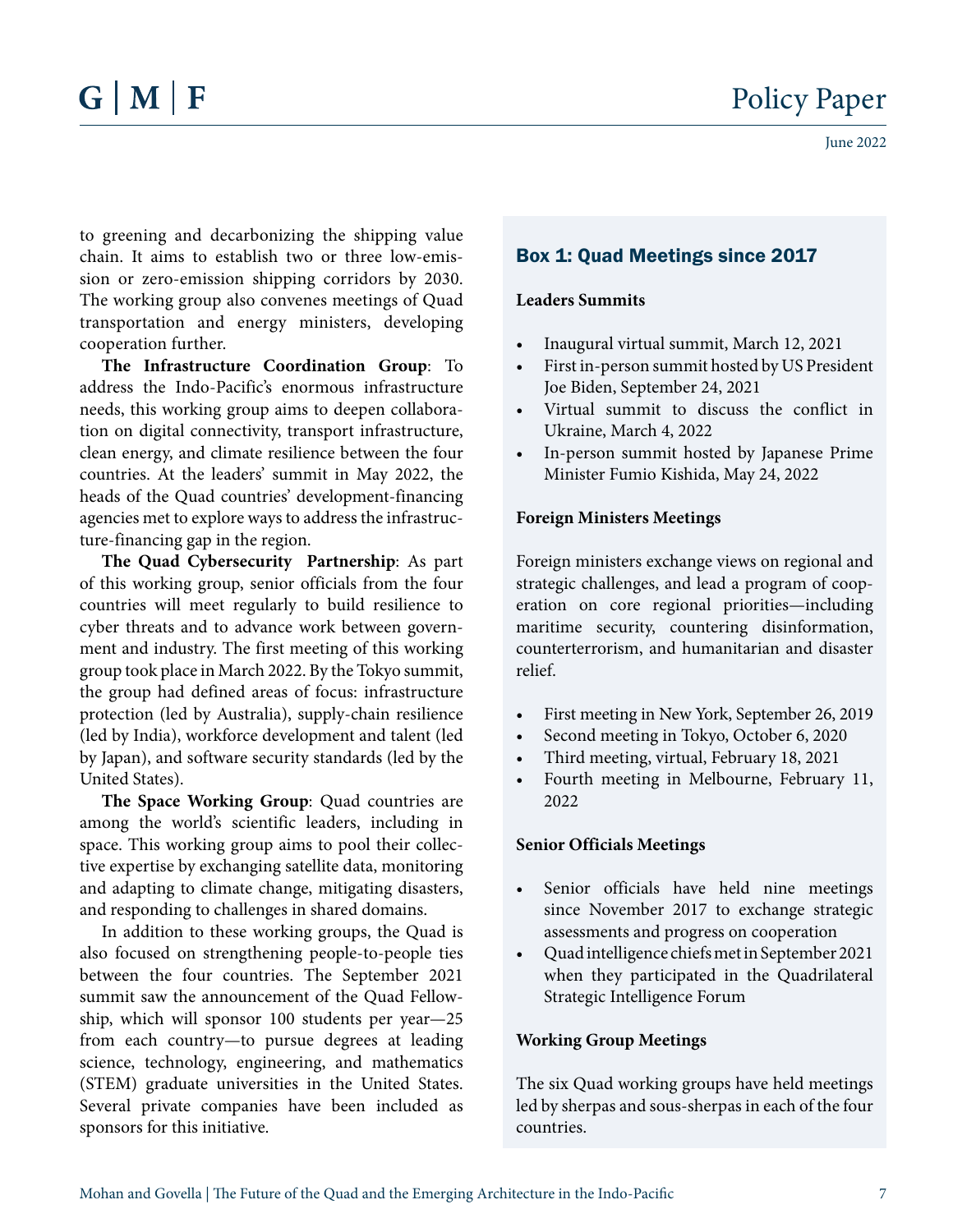At its May 2022 summit in Tokyo, the Quad also launched the Indo-Pacific Partnership for Maritime Domain Awareness, which will offer a near-real-time, integrated, and cost-effective maritime-domain-awareness picture. It will enhance ability of partners in the Pacific Islands, Southeast Asia, and the Indian Ocean to fully monitor their waters. The initiative aims to integrate these three critical regions of the Indo-Pacific and will not only allow tracking of "dark shipping" and other tactical-level activities at sea but also allow countries to respond faster to climate and humanitarian events and protect marine resources and fisheries. And, in a return to the grouping's roots, the Tokyo summit also saw the creation of the Quad Humanitarian and Disaster Relief Mechanism, through which the four countries will be able to coordinate and mobilize civilian disaster-relief efforts to respond to events in the Indo-Pacific.

> *The Quad has come a long way from its origins, and it has significantly shifted in tone and focus from its early iterations.*

The Quad has come a long way from its origins, and it has significantly shifted in tone and focus from its early iterations. There are clear signs of deeper integration and formalization, particularly through the creation of its working groups.<sup>9</sup> Its agenda has expanded to include economic and nontraditional security issues. The four partners see several advantages to this broad agenda. In addition to countering criticism from China that the Quad is aimed at containing its rise, it also responds to concern from the Association of Southeast Asian Nations (ASEAN) that the Quad is an exclusionary grouping. Overall, it pivots the Quad as a positive force for the Indo-Pacific. As Rory Medcalf puts it, "The new Quad rhetoric is much about spirit and vision, but it is also about defining coexistence with China from a position of strength."<sup>10</sup> Moreover, the general bolstering of ties among the Quad countries across multiple issue areas is an important development that may enable faster, more coherent joint responses to future regional developments.

#### The Future of the Quad

These recent changes to the Quad raise several questions about its future trajectory:

- What are the drivers of engagement, the domestic support, and the bureaucratic capacity in the four countries to continue investing in the Quad?
- How well does the Quad's new working-group structure function, and will the working groups be able to deliver tangible results?
- How has the Quad's agenda evolved, and will it return to its initial focus on security challenges?
- Are the Quad countries open to cooperation with additional countries and, if so, what form will this take?

This section addresses these questions by looking at the domestic discourse around the Quad in the four countries and concludes with key takeaways that point toward the future development of the Quad.

#### *The United States*

Elevating the Quad to leader-level meetings and broadening its agenda was one of the early foreign policy successes of the Biden administration. It envisions the Quad as a crucial component in a "latticework of strong and mutually reinforcing coalitions" in the Indo-Pacific.<sup>11</sup> The grouping is undergirded in part by the US-led hub-and-spokes alliance system since it includes Australia and Japan. In this sense, the

<sup>9</sup> For a detailed readout of the Quad working groups, see Fact Sheet: [Quad Leaders' Summit,](https://www.whitehouse.gov/briefing-room/statements-releases/2021/09/24/fact-sheet-quad-leaders-summit/) September 24, 2021.

<sup>10</sup> Rory Medcalf, [The Quad has seen off the sceptics and it's here to stay](https://nsc.crawford.anu.edu.au/department-news/18586/quad-has-seen-sceptics-and-its-here-stay), National Security College, Australian National University, March 16, 2021.

<sup>11</sup> White House, *Indo-Pacific Strategy of the United States*, February 2022.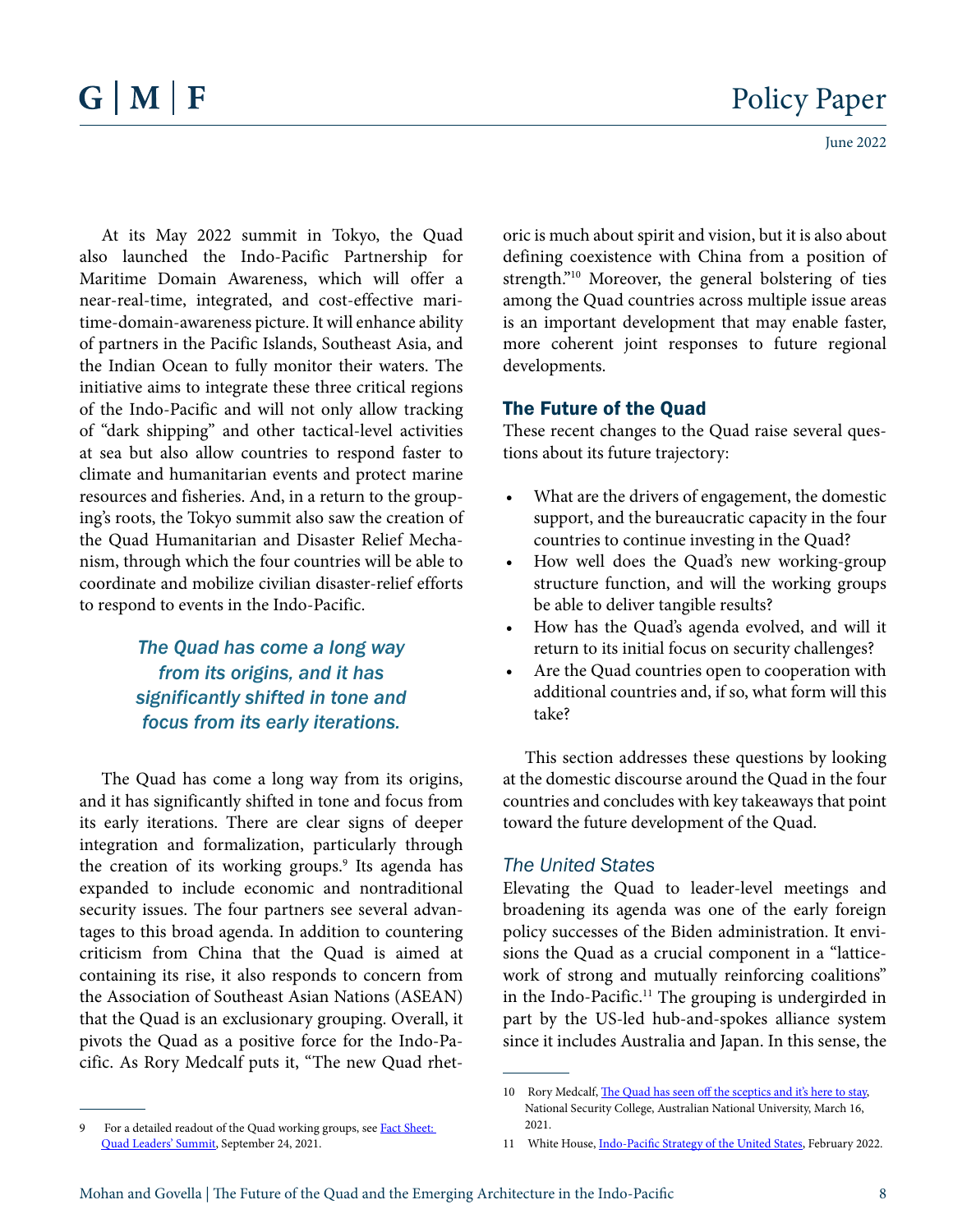Quad contributes to Washington's goal of promoting a more "networked security architecture" in which its allies are more strongly tied to one another as well as to the United States.<sup>12</sup>

### *From the perspective of key US officials, there is no single desirable institution or forum for dialogue in the Indo-Pacific.*

From the perspective of key US officials, there is no single desirable institution or forum for dialogue in the Indo-Pacific. Since each regional institution has limitations, the aim of the Biden administration is to work across different forums in new and innovative ways, letting the agenda guide the choice of forum instead of letting the forum set the agenda. Accordingly, the administration intends to pursue a strategy of flexible "forum shopping" and engagement with a range of different "bespoke or ad hoc bodies focusing on individual problems" to foster regional coalitions.13 As Secretary of Defense Lloyd Austin put it in December 2021, such a security architecture "centres on our valued alliances and ASEAN—but it's reinforced by a range of mechanisms, both old and new, including the Indo-Pacific Quad, and AUKUS, and the Five Eyes, and the triangle of the US, Japan, and South Korea."14 Consequently, promotion of the Quad is seen by the United States as a way to strengthen the regional security architecture in a manner that is

fully complementary to engaging with other existing regional institutions.15

#### **Formalizing the Quad and Challenges**

Under the Biden administration, the United States has worked to change the narrative around the Quad, moving away from the Trump administration's focus on confrontation with China to an approach of working with like-minded countries to deliver public goods and a positive vision for the Indo-Pacific. This was part of an effort to improve the grouping's reputation in the region by countering the idea of the Quad as an anti-China containment mechanism or as a grouping of large countries that intend to exclude ASEAN and the Pacific Islands. Consequently, the United States is strongly focused on demonstrating that the Quad can deliver concrete and meaningful benefits to the countries of the Indo-Pacific. The US Indo-Pacific Strategy released in February 2022 highlights "deliver on the Quad" as one of the core lines of effort that the Biden administration intends to pursue in the next 12 to 24 months.16

Due to its desire for flexibility, the Biden administration currently has little interest in more formally institutionalizing the Quad in terms of creating a secretariat or adopting a charter. The differentiated, multitrack structure of the Quad is also seen as an advantage, since the leaders' level can highlight the grouping's efforts to provide regional public goods while the discussions among foreign ministers or senior officials can tackle more controversial security issues. However, US officials recognize that the difference in bandwidth among the four countries means that the Quad's flexible, weakly institutionalized structure creates challenges when it comes to operationalization and implementation. Due to differences in domestic bureaucratic structures across the four countries, US working-group leads do not always

<sup>12</sup> Richard Fontaine et al., [Networking Asian Security: An Integrated Ap](https://s3.amazonaws.com/files.cnas.org/documents/Networking_Asian_Security_finalc.pdf)[proach to Order in the Pacific](https://s3.amazonaws.com/files.cnas.org/documents/Networking_Asian_Security_finalc.pdf), Center for New American Studies, June 2017.

<sup>13</sup> This strategy was previewed in Kurt Campbell and Rush Doshi, "How [America Can Shore Up Asian Order: A Strategy for Restoring Balance](https://www.foreignaffairs.com/articles/united-states/2021-01-12/how-america-can-shore-asian-order)  [and Legitimacy,](https://www.foreignaffairs.com/articles/united-states/2021-01-12/how-america-can-shore-asian-order)" Foreign Affairs, January 12, 2021.

<sup>14</sup> US Department of Defense, Remarks by Secretary of Defense Lloyd J. [Austin III at the Regan National Defense Forum](https://www.defense.gov/News/Speeches/Speech/Article/2861931/remarks-by-secretary-of-defense-lloyd-j-austin-iii-at-the-reagan-national-defen/) (As Delivered), December 4, 2021.

<sup>15</sup> White House, Background Press Call by Senior Administration Officials [Previewing the Quad Leaders' Summit and Bilateral Meeting with India,](https://www.whitehouse.gov/briefing-room/press-briefings/2021/09/24/background-press-call-by-senior-administration-officials-previewing-the-quad-leaders-summit-and-bilateral-meeting-with-india/) September 24, 2021.

<sup>16</sup> White House, [Indo-Pacific Strategy of the United States,](https://www.whitehouse.gov/wp-content/uploads/2022/02/U.S.-Indo-Pacific-Strategy.pdf) February 2022.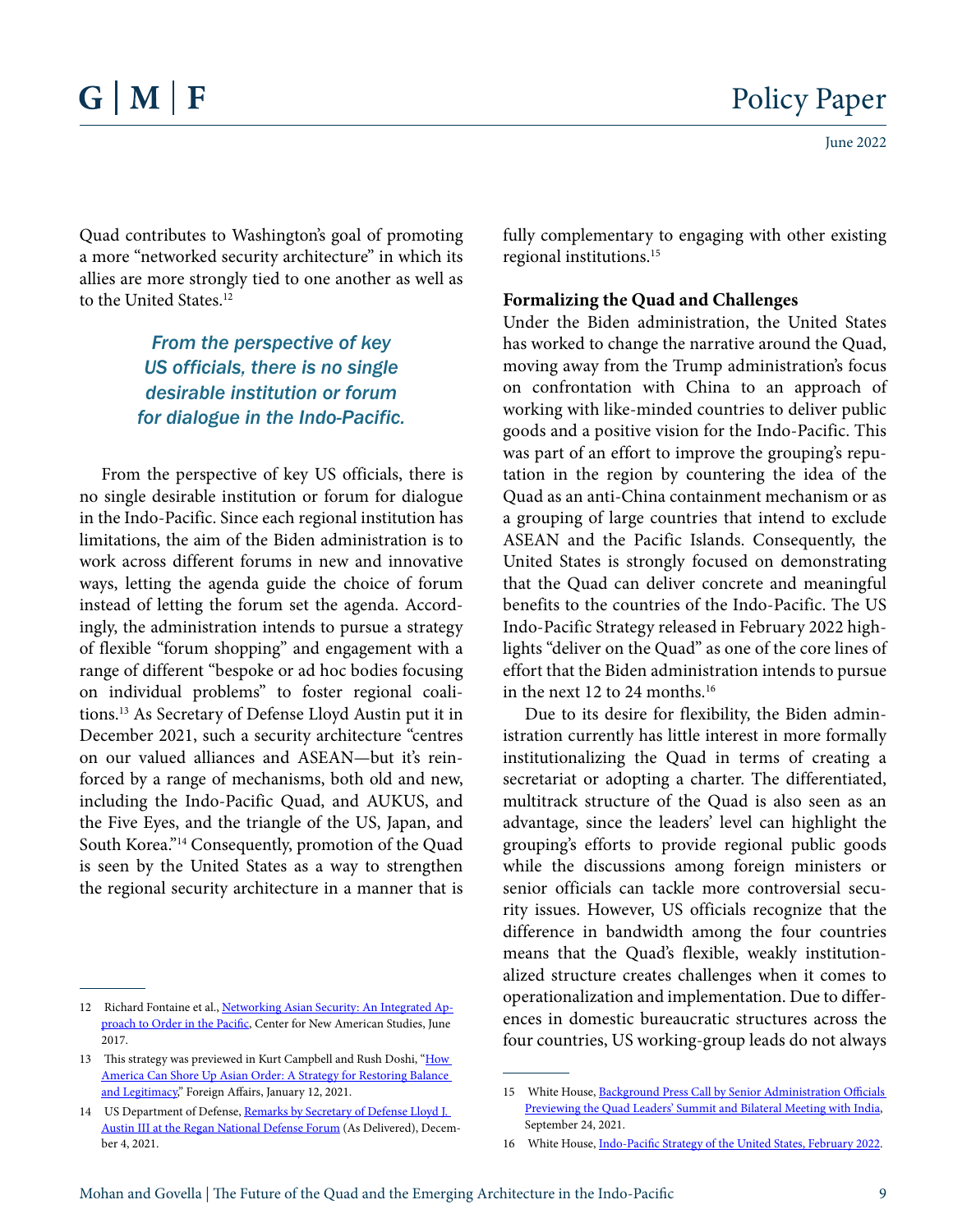have counterparts with comparable resources or staffing. When it comes to institutionalizing the Quad, however, the most immediate US aim is to regularize meetings of leaders, ministers, senior officials, and working groups to give the grouping enough structure to move forward on its agenda.

Similarly, there is also little US interest in formally expanding the Quad to include additional member countries. There may, however, be opportunities for partner countries to engage with Quad working groups. For example, US National Security Council Director for the Indo-Pacific Mira Rapp-Hooper has stated that the Quad would like to have the ability to invite other partners on an informal basis, particularly in the critical and emerging technology space, and that the other three countries would also welcome being invited to a meeting of the EU-US Trade and Technology Council.17 However, some US officials interviewed expressed reservations about cooperation with additional partners through Quad working groups, suggesting that this is only likely to happen if there are clear benefits to doing so and that such cooperation may be limited to a specific goal or time period. This reflects the ongoing prioritization of solidifying ties within the Quad over broadening the coalition.

Overall, US officials express confidence about the future of the Quad, regardless of any future changes in US leadership. They point out that much of the grouping's activity occurred during the Trump administration prior to the leaders' summits during the Biden administration. An additional benefit of the creation of the working groups has been the engagement of a wide range of departments and agencies in Quad activities, which has broadened buy-in beyond the National Security Council and the State Department. To further guarantee investment in the Quad, US officials are considering incorporating additional layers of people-to-people connections. For example, there is interest in initiating parliamentary engagement among Quad countries, as well as starting a Track 1.5 dialogue at the policy-planning level to further substantiate its activities.

> *Overall, US officials express confidence about the future of the Quad, regardless of any future changes in US leadership.*

In terms of the Quad agenda, given the devastating impacts of the coronavirus pandemic on the Indo-Pacific, health cooperation has so far been the highest priority for regional deliverables from the US perspective. Up to this point in time, there has been an intense focus on the vaccine partnership in Washington. After vaccines, US officials hope to move beyond coronavirus-specific measures and expand to broader issues of pandemic readiness. They also see clean hydrogen and green shipping as having potential. With regard to the regional dimension, the United States intends to significantly step up its engagement in the Pacific Islands in the years ahead as part of its Indo-Pacific strategy. The top concerns of these countries are the existential challenges posed by climate change and the pandemic, which fits very well with the remit of the Quad. The war in Ukraine has also highlighted the potential for the Quad countries to jointly respond to and comment on global events outside the region—as demonstrated by the Quad virtual summit in March 2021—which is something that the United States hopes to continue in the future.

#### *India*

Over the last two years, as challenges emanating from China have increased, India has intensified its engagement with the Quad, which in turn has propelled the development of the grouping. The country has often been referred to as the Quad's weakest link, but that description is not entirely accurate and is strongly refuted by policymakers in New Delhi. Instead, experts

<sup>17</sup> Mira Rapp-Hooper, comments at event on "US-Europe Cooperation [in the Indo-Pacific,](https://www.youtube.com/watch?v=Ol_uJg6ZZQ4&feature=emb_imp_woyt)" The German Marshall Fund of the United States, February 28, 2022.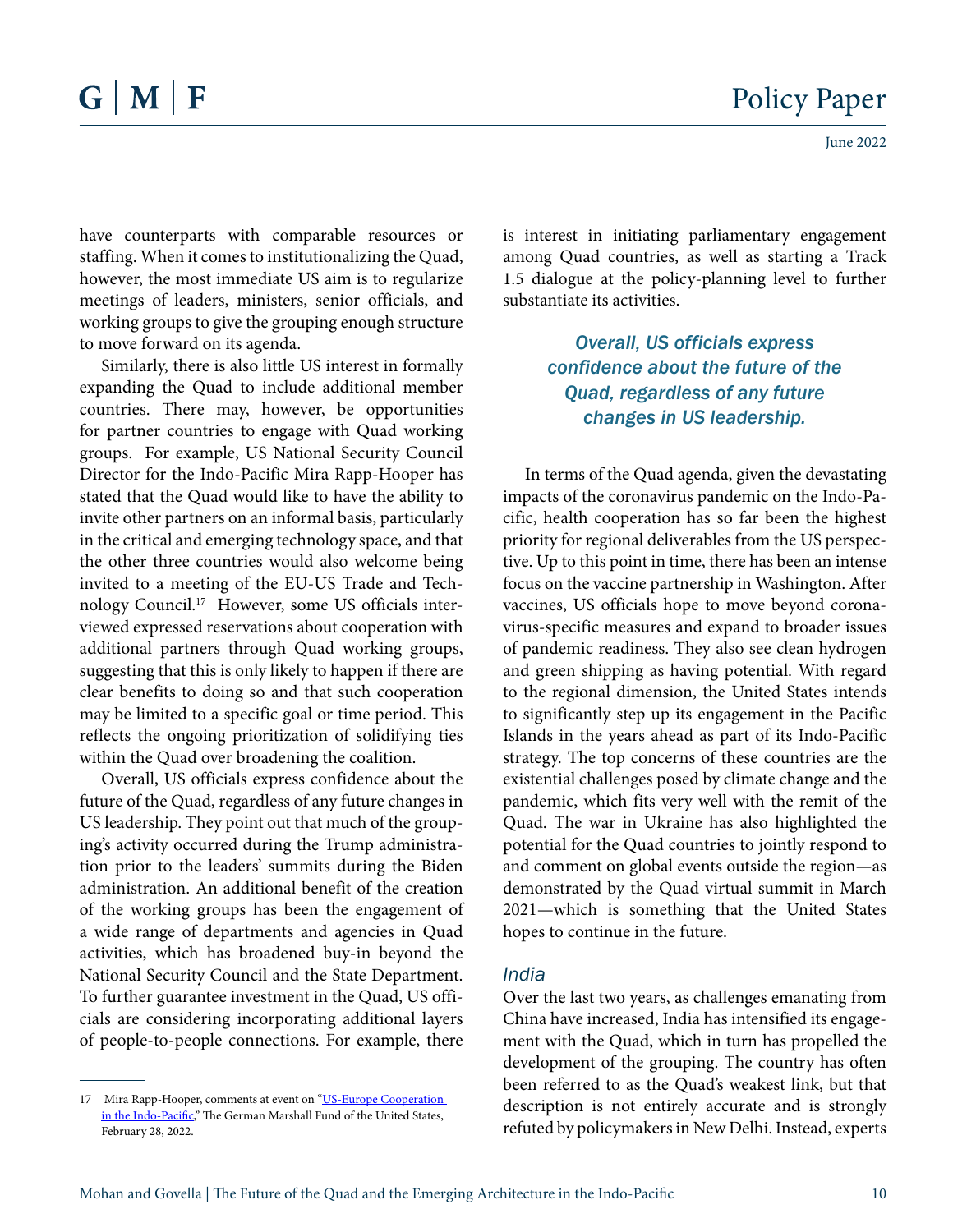characterize India as the Quad's, in Tanvi Madan's words, "pacing partner."18 Since the other Quad countries are US allies with significantly deeper defense and security ties with each other, it was only natural that India would occupy a different position. However, India's level of buy-in has steadily increased, especially as its relations with China have worsened. Minister of External Affairs Subrahmanyam Jaishankar recently characterized the "firm establishment of the Quad" as "major diplomatic accomplishment" of the government of Prime Minister Narendra Modi.<sup>19</sup> "India has driven the rejuvenation of the Quad in the last three years," remarked a senior government official at the 2022 Raisina Dialogue.20 The White House has also called India the "driving force of the Quad."<sup>21</sup>

## *India has also been active in shaping the Quad's broadening agenda along with the United States.*

Three drivers explain India's increasing interest in the Quad. The most important is signaling to China. Violent border clashes with China have accelerated the reorientation of Indian foreign policy toward deeper engagement with the West, particularly toward the Quad. Second, the Quad also contributes to India's broader foreign policy objectives in the Indo-Pacific. "From an Indian perspective, it is also a statement of [India's] growing interests beyond the Indian Ocean", Jaishankar has said.<sup>22</sup> The Quad links neatly with the country's aim to being a net security provider in the Indian Ocean, and its focus on delivering public

goods contributes to Indian policies like Act East by increasing engagement with Southeast Asia and the Pacific Islands. Finally, being a part of the Quad also helps India build its capacities.

India has also been active in shaping the Quad's broadening agenda along with the United States, specifically in adjusting the grouping's framing and portraying it as a solution provider for the region. India has been particularly sensitive that the grouping should not be seen as an anti-China coalition, and it is also mindful of the criticism of the Quad coming from its partners like Russia and ASEAN. For this reason, its Indo-Pacific vision stresses being "inclusive."

#### **Formalizing the Quad and Challenges**

These drivers, along with the formalization of the Quad through the creation of the working groups and appointment of new Quad counterparts in a wider range of ministries beyond the Ministry of External Affairs, have led India to be more invested in the grouping.For instance, bodies like the National Security Council Secretariat have taken the lead on critical technology issues. Engagement with the grouping is not as ad hoc as it was in the past and many in India argue this would withstand any change of policy; for instance, due to improvement in India-China ties.

However, formalization also creates a few impediments to cooperation for India. The number of working groups and issues on the table require a significant amount of bureaucratic capacity, which would be challenging for most countries but is particularly acute for India, which has a much smaller foreign policy bureaucracy and suffers from capacity constraints. Another potential obstacle relates to India's assessment of the other partners' commitment to the Quad and their positioning vis-à-vis China. "If India perceives that the enthusiasm for the grouping is waning in Australia, Japan, or the United States, then it could recalibrate or downgrade its involvement."<sup>23</sup> Other developments in the region could also impact

<sup>18</sup> Tanvi Madan, "[India and the Quad](https://www.iiss.org/publications/strategic-dossiers/asia-pacific-regional-security-assessment-2022/aprsa-chapter-9)", in Asia-Pacific Regional Security Assessment 2022, International Institute of Security Studies

<sup>19</sup> Subrahmanyam Jaishankar, "[Quad validates PM's India-first approach](https://www.hindustantimes.com/opinion/quad-validates-pm-s-india-first-approach-101653498815738.html)", The Hindustan Times, May 25, 2022

<sup>20</sup> See remarks by Ashok Malik from the Ministry of External Affairs India on "[The Rejuvenation of the Quad has been Primarily Driven by India.](https://www.youtube.com/watch?v=FW_QKgL2QRU&t=585s)  [Washington has Played Catch-up](https://www.youtube.com/watch?v=FW_QKgL2QRU&t=585s)" at the Raisina Dialogue session on "Domestic discord, global expectations: will the American Eagle Fly?", April 27, 2022.

<sup>21</sup> The Hindu, ["India is the driving force of the Quad,](https://www.thehindu.com/news/international/india-driving-force-of-quad-says-white-house/article65051307.ece)" February 15, 2022.

<sup>22</sup> Jaishankar, ["Quad validates PM's India-first approach.](https://www.hindustantimes.com/opinion/quad-validates-pm-s-india-first-approach-101653498815738.html)"

<sup>23</sup> Madan, "India and the Quad."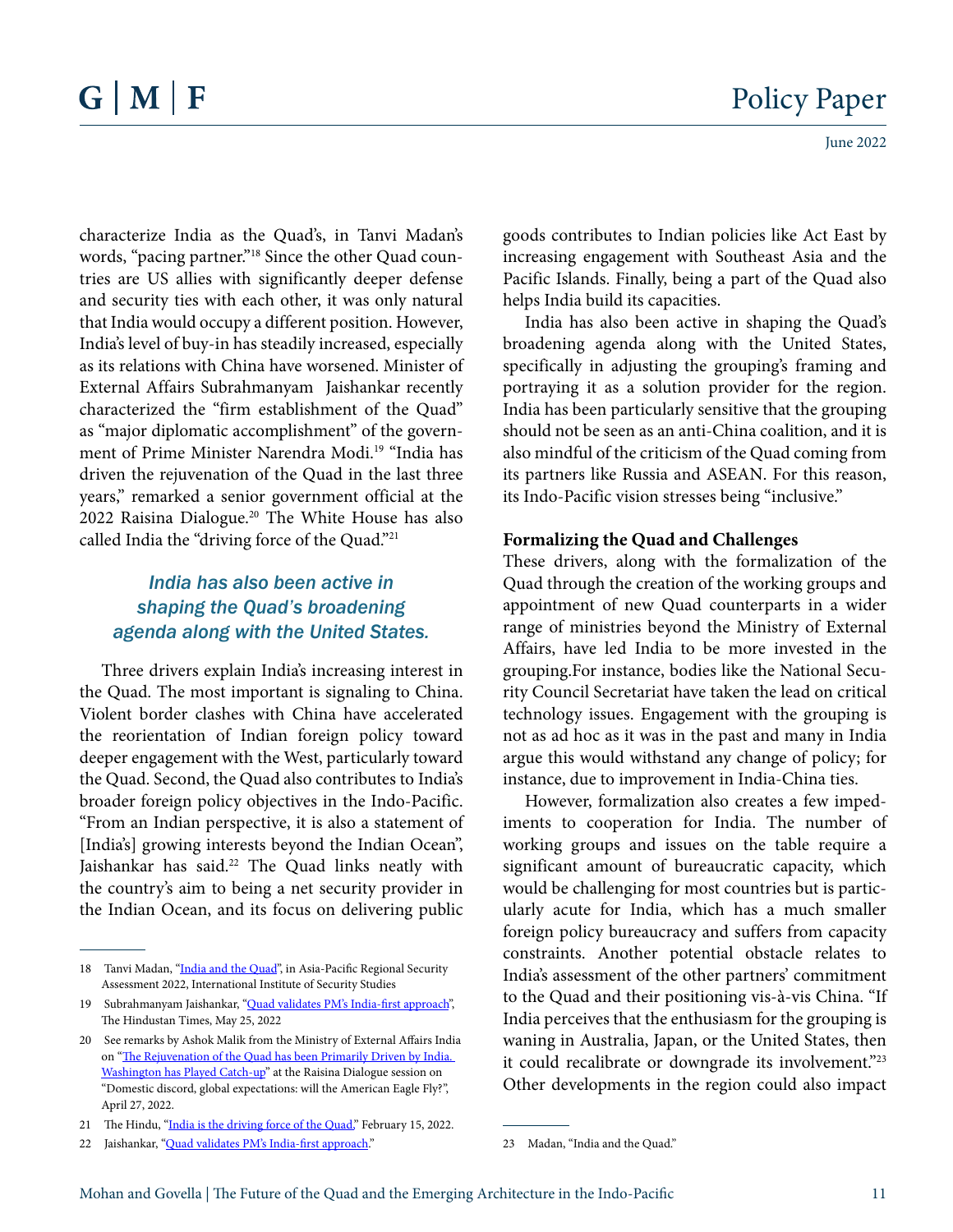India's assessment. For instance, when the Australia-United Kingdom-United States (AUKUS) partnership was announced in 2021, there were questions in India as to whether this would complement the Quad or undercut it. These questions have now largely dissipated but they could arise again with similar developments in the future.

The biggest challenge to Quad unity has come with Russia's invasion of Ukraine. The absence of an explicit condemnation by India of Russia's actions, particularly in the early days of the conflict, raised questions about the implications for the Quad. The virtual leaders' summit that was called to discuss the war in Ukraine highlighted these differences. In the statements following it, India seemed to reiterate its preference that the Quad should address challenges in the Indo-Pacific, whereas the war had broader implications for the other three partners.<sup>24</sup> Some policymakers interviewed argued that the summit was useful in sharing assessment of facts on the ground and underlined that the four partners were on the same page in their understanding of Russia's actions. As the war has progressed and civilian casualties have increased, India's position has evolved and the gap between its position and those of the other Quad partners has narrowed.

However, it remains to be seen what the longterm impact of this divergence might be, if any. It will be difficult for the other three countries to explain India's "like-mindedness" to their domestic constituencies. On the other hand, the US-India 2+2 meetings at the level of defense and foreign ministers, the recent signature of the India-Australia interim Economic Cooperation and Trade Agreement, progress on several goals, and activities under the Quad seems to suggest the Ukraine war has not yet seriously impacted other partners' assessment of and enthusiasm for India as a partner.

#### *Australia*

The Quad is a "key pillar" of Australian foreign policy's Indo-Pacific agenda.25 It complements other bilateral, regional, and multilateral engagements the country has in the region. Australian policymakers view the Quad as an innovative, flexible, and creative mechanism that focuses on practical issues in the Indo-Pacific. The agility it affords is appreciated in policymaking circles. Experts interviewed said that the Biden administration has hit the ground running on the Quad, specifically through the creation of the working groups. These early efforts to embed the Quad in a broader, non-confrontational agenda are seen as a positive development in Canberra. US investment in the Quad is also a signal of leadership from Washington. The experts also argued that the Quad has "made the region safer for trilaterals" and that its non-military agenda is ideal for responding to ASEAN's concerns about the grouping.

#### *The Quad is a "key pillar" of Australian foreign policy's Indo-Pacific agenda.*

One crucial question is how Australia's new Labour Party government will respond to the Quad and the country's role in it. In an important signal, Prime Minister Anthony Albanese and Foreign Minister Penny Wong travelled to Tokyo to attend the Quad Leaders' Summit 72 hours after the elections concluded. At the meeting, Australia also proposed to hold the next leaders' summit in 2023.

Many experts say that there is broad, bipartisan support for the Quad in all its forms, along with support for participation in the Malabar exercise and AUKUS. Former Australian leaders have often penned articles critical of the country's participation in these activities, but the political establishment agrees on

<sup>24</sup> The Prime Minister's Office in India stated that "the Quad must remain focused on its core objective of promoting peace, stability and prosperity in the Indo-Pacific region." See Shubhajit Roy, ["Divided over Russia,](https://indianexpress.com/article/india/russia-ukraine-conflict-pm-modi-quad-meeting-7798655/)  [Quad on the same page: channel for relief over Ukraine,](https://indianexpress.com/article/india/russia-ukraine-conflict-pm-modi-quad-meeting-7798655/)" The Indian Express, May 13, 2022.

<sup>25</sup> Department of Foreign Affairs and Trade, [Brief on the Quad](https://www.dfat.gov.au/international-relations/regional-architecture/quad),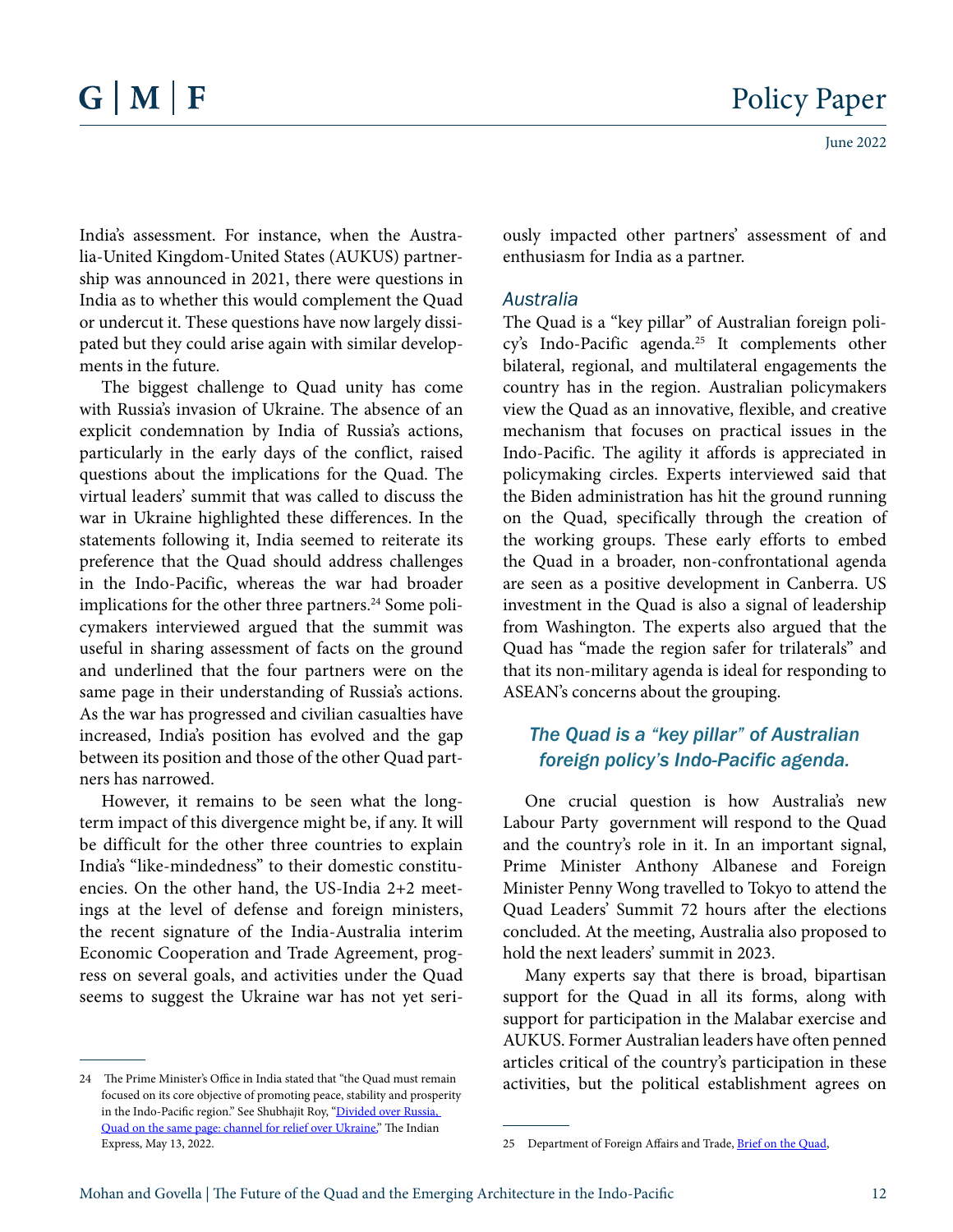the utility of these platforms. While there might be different degrees of enthusiasm, others contend, the Labour Party is broadly on board with the Quad and the Indo-Pacific agenda. When Australia hosted the Quad foreign ministers meeting in February, US Secretary of State Antony Blinken, India's Minister of External Affairs Subrahmanyam Jaishankar and Japan's Minister of Foreign Affairs Hayashi Yoshimasa met with the then opposition senator Wong. Wong tweeted at the time that their talks had reaffirmed "our strong ties, including through the Quad."26 She later delivered a strong message of support for the Quad and strengthening Australia-India ties at the Raisina Dialogue in April 2022.

#### **Formalizing the Quad and Challenges**

Australia sees itself as a leader in pushing for deepening Quad cooperation in creative ways, as part of its "long tradition of building coalitions". The Department of Foreign Affairs and Trade has a specific section dedicated to the Quad; however, it does not lead on all the working groups. For example, the Department of Home Affairs leads on the working groups on cyber and on critical and emerging technologies. This requires a level of inter-agency coordination, which can also be challenging at times. Australia has also appointed a sherpa for refining the Quad agenda, leading on implementation, and thinking of new and creative ways of cooperation that can leverage the flexibility afforded by this grouping.

As the next steps, policymakers in Australia say the working groups need to identify and implement concrete projects. Beyond navigating bureaucratic politics in each country, they identify delivery as the most important challenge for the Quad. Those interviewed recognize that the working groups are still at an early stage although a great deal of detailed work has

been done in crafting their agendas. Another potential challenge could be eventual shifts in the policy priorities of the four countries, which might focus on some areas more than others.

There is some reluctance in Australia about expanding the membership of the Quad. However, interviewed experts state that there can be functional activities within the working groups that could be "Quad plus," and incorporate other countries or organizations as necessary.

Many interviewees said the "values versus interests" debate will be crucial and the fact that the Quad partners are not like-minded on every issue could be raised by its critics in Australia and abroad. This will be something the grouping has to contend with. Many also mentioned that India's positioning on Ukraine has raised question among policymakers and the public in the other Quad countries, which are not familiar with traditions of Indian diplomacy. There will need to be some expectation management when it comes to that. The Quad will also have to manage expectations—both in the four countries and in the region on meeting hard-security challenges, especially as its agenda has broadened considerably. And finally, for the Quad's long-term survival and utility, it will have to marshal structures and processes for delivery.

#### *Japan*

The Quad plays the central role in a set of multilayered initiatives through which Japan aims to realize its Free and Open Indo-Pacific (FOIP) vision.<sup>27</sup> For Japan, the FOIP has evolved from a strategy more explicitly focused on security concerns related to China to a more inclusive vision that embraces non-security issues and is not explicitly aimed at any one state. This evolution also mirrors the changes in the Quad. The pillars of Japan's FOIP vision are promoting and establishing fundamental principles such as the rule of law, pursuing economic prosperity, and ensuring

<sup>26</sup> Senator Penny Wong, "The US, India and Japan are great friends of [Australia - as well as vital strategic partners in our region. @AlboMP and](https://twitter.com/senatorwong/status/1491988220854542340)  [I had constructive talks with @SecBlinken @DrSJaishankar and Minister](https://twitter.com/senatorwong/status/1491988220854542340)  [Hayashi - reaffirming our commitment to stronger ties, including](https://twitter.com/senatorwong/status/1491988220854542340)  [through the Quad.](https://twitter.com/senatorwong/status/1491988220854542340)" Twitter, February 10, 2022.

<sup>27</sup> Ministry of Foreign Affairs of Japan, Press Conference by Foreign Minister Hayashi Yoshimasa, April 12, 2022.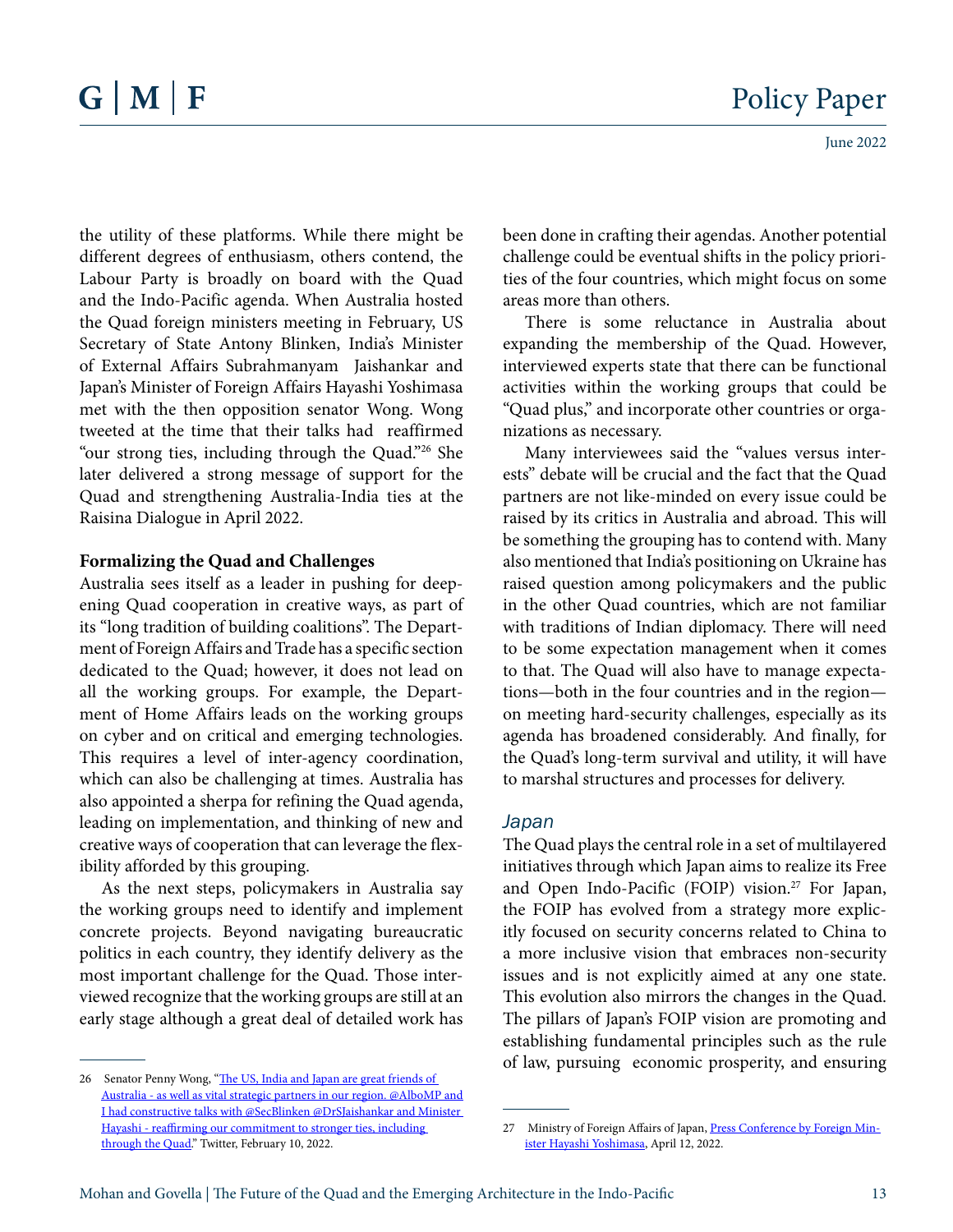peace and stability.28 Japan welcomed the US efforts to elevate the Quad to the leaders level, and Japanese officials interviewed say that the grouping has also helped to upgrade the position of Australia, India, and Japan in regional cooperation.

Given the importance of former prime minister Shinzo Abe in the original formulation of the Quad and its revival in 2017, some observers speculated that his departure from office in 2020 might weaken Japan's commitment to the grouping. However, Abe's two successors have maintained a consistent focus on the Quad as a key part of Japan's commitment to the region. Both held key positions in the Abe administration. Yoshihide Suga, who took office in 2020, was Abe's chief cabinet secretary for eight years and maintained strong continuity with his foreign policy as prime minister, including emphasis on the Quad. When Fumio Kishida became prime minister in July 2021, his reputation as a friend of China and a dove led some to believe that he might weaken Japan's support for the Quad. However, Kishida, who was foreign minister under Abe, has also maintained a strong focus on the grouping.

#### **Formalizing the Quad and Challenges**

Japanese policymakers are highly concerned about solidifying the Quad. Officials interviewed expressed a desire to strengthen the relationships between the four countries to ensure that differences between them do not overshadow their shared interests and that no single country can be pulled away from the grouping by China. Accordingly, Japan's government has strengthened bilateral relationships with the other partners, particularly India, which it has tried to encourage to be more strongly committed to the Quad.29 The war in Ukraine has added another dimension to these concerns; several Japanese officials interviewed described keeping India on board as their primary goal within the Quad at the moment.

In line with this emphasis on bolstering ties among the four countries, there is little Japanese interest in formally expanding Quad membership or pursuing expanded cooperation with additional countries at this time. Government officials do not see a need to further institutionalize the Quad through the formation of a secretariat and argue that the current working-group structure is sufficient for the grouping's goals. They also point out that the regularizing of meetings has already happened on a de facto basis, which indicates that the Quad is able to maintain consistency without additional formal structure.

### *Japan is determined to demonstrate the Quad's ability to deliver meaningful benefits and public goods to the Indo-Pacific region.*

Japan is determined to demonstrate the Quad's ability to deliver meaningful benefits and public goods to the Indo-Pacific region. The government wants to capitalize on the recent momentum, and officials fear that the grouping will falter if the current opportunity is not seized. In the short term, the coronavirus pandemic presents an opportunity to deliver on a pressing need to provide vaccines and other support to the region. Beyond vaccines, Japanese officials see infrastructure investment as an important priority on the Quad's agenda, and Japan's considerable resources and history of regional cooperation on infrastructure will be necessary to achieve the grouping's goals. Some Japanese officials interviewed also expressed a desire for more cooperation on traditional security issues within the Quad, describing the new Indo-Pacific Partnership for Maritime Domain Awareness as an important step in this direction that will create a foundation for cooperation, including joint training and analysis.

<sup>28</sup> Ministry of Foreign Affairs of Japan, [Free and Open Indo-Pacific,](https://www.mofa.go.jp/policy/page25e_000278.html) March 3, 2022; Ministry of Defense of Japan, [Free and Open Indo-Pacific:](https://www.mod.go.jp/en/d_act/exc/india_pacific/india_pacific-en.html)  [Japan's Ministry of Defense's Approach,](https://www.mod.go.jp/en/d_act/exc/india_pacific/india_pacific-en.html) September 27, 2021.

<sup>29</sup> PTI, [Want India to 'commit more' to Quad: Japanese Deputy Defence](https://www.theweek.in/news/world/2020/12/25/want-india-to-commit-more-to-quad-japanese-deputy-defence-minister.html)  [Minister](https://www.theweek.in/news/world/2020/12/25/want-india-to-commit-more-to-quad-japanese-deputy-defence-minister.html), The Week, December 25, 2020.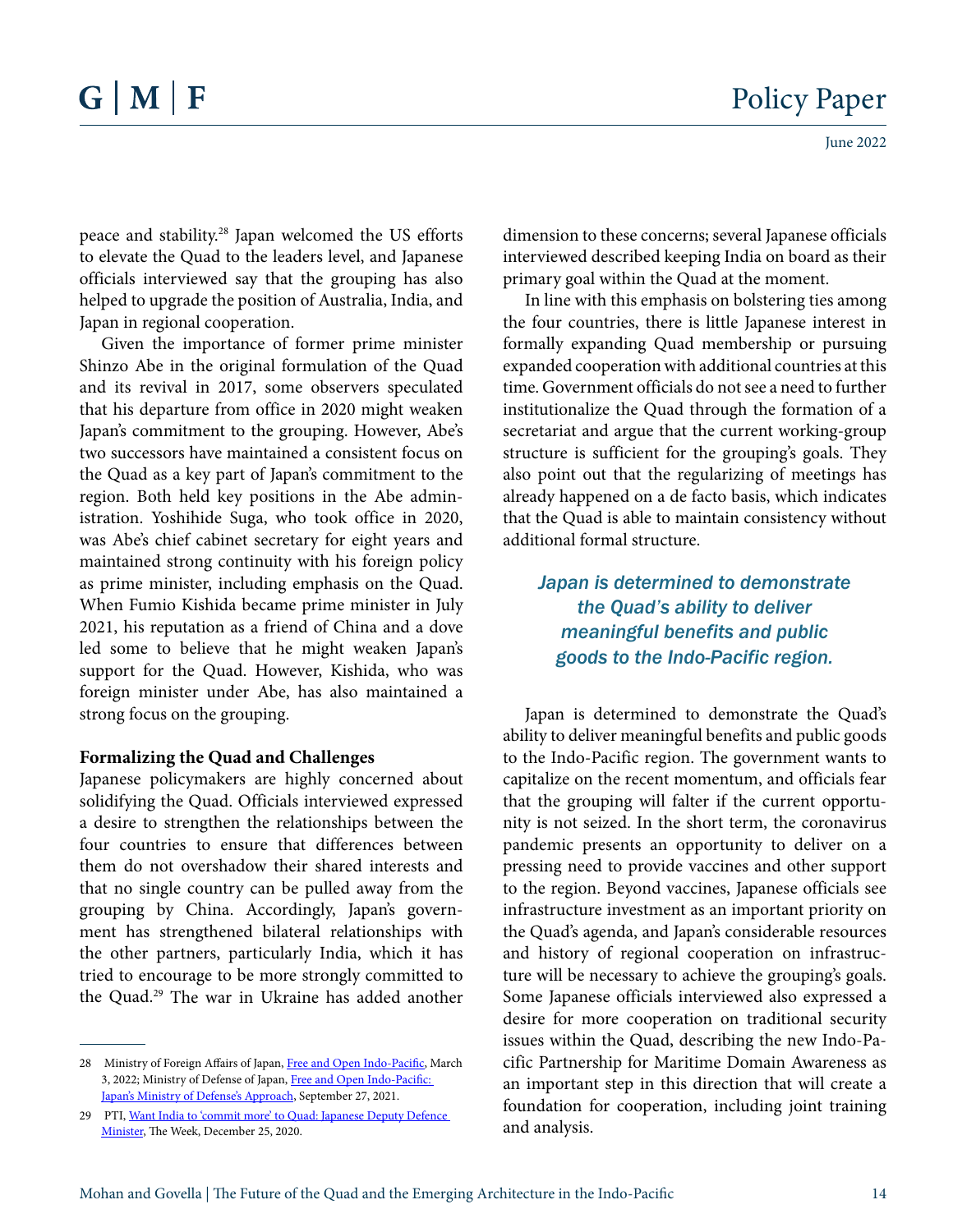Japanese leaders are likely to remain strongly committed to the Quad in the future. The governing Liberal Democratic Party (LDP) is acutely aware of the multidimensional challenge posed by the rise of China. While its alliance with the United States remains the foundation of Japan's security policy, the Quad is a natural extension of Japan's desire to build a strong coalition of like-minded democracies to reinforce the rules-based order against shared threats. These structural factors mean that Japan is likely to continue to strongly support the Quad as a key element of its approach to regional security architecture. The government also sees the Quad as a way to bolster the international order beyond the Indo-Pacific, and it has advocated using the grouping to push back against Russia's aggression against Ukraine. Support for the Quad is robust across the electorally dominant LDP, making it unlikely that Japan will dramatically change its basic policy orientation toward the Quad. However, there may be some questions about the intensity with which Japan can pursue goals within the Quad if its government becomes more focused on domestic concerns or if more frequent changes in leadership weaken its ability to devote sustained attention to foreign policy initiatives.

#### **Conclusion**

The Quad has come a long way from its original incarnation. Its rapid institutional development since its revival in 2017 has catalyzed a wave of cooperation between Australia, India, Japan, and the United States. The Quad has tried to preserve the flexibility of a loose coalition and aims to be faster and more delivery-oriented than established regional organizations. At the same time, however, the grouping is very much a work in progress. This paper offers the following takeaways about the Quad after the developments of the past several years.

#### *Flexibility with Limited Formalization*

There is little interest in institutionalizing the Quad by establishing a secretariat or adopting a charter. All four partners consider the flexible nature of the grouping to

be an asset. However, the Quad is undergoing a degree of deeper integration and formalization, especially through the creation of its working groups and the appointments of sherpas in each country. An immediate goal is to regularize meetings of the Quad leaders, ministers, senior officials, and working groups to give the grouping enough structure to move forward on its agenda, though this regularization already seems to be happening naturally to some extent.

#### *Broadened Support within the Quad Countries*

The working-group structure and the range of issues covered has ensured that the constituency of supporters and those involved with the Quad has grown beyond security policy circles in the four countries. The working groups have also entrenched the Quad more firmly in policymaking institutions within each country, and there is clear support for it across the political spectrum in all of them. However, some caution that this broad-based political support could be impacted if the policy priorities of one of the partners changes.

#### *Challenges of Delivery*

The Quad's long-term survival and utility will depend on its ability to marshal its structures and processes for delivery. Officials in the four countries seem generally confident that the flexibility and informality of the grouping will be an asset in this regard. However, the Quad's weakly institutionalized structure also creates challenges when it comes to operationalization and implementation. The four countries have different levels of bureaucratic capacity and bandwidth. Working-group leads do not always have counterparts in other countries with comparable resources or staffing.

#### *No Expansion of Membership*

The focus of the Quad countries currently is on internal coordination and delivery. Officials emphasize that they are not interested in formally expanding the grouping or in creating specific institutional struc-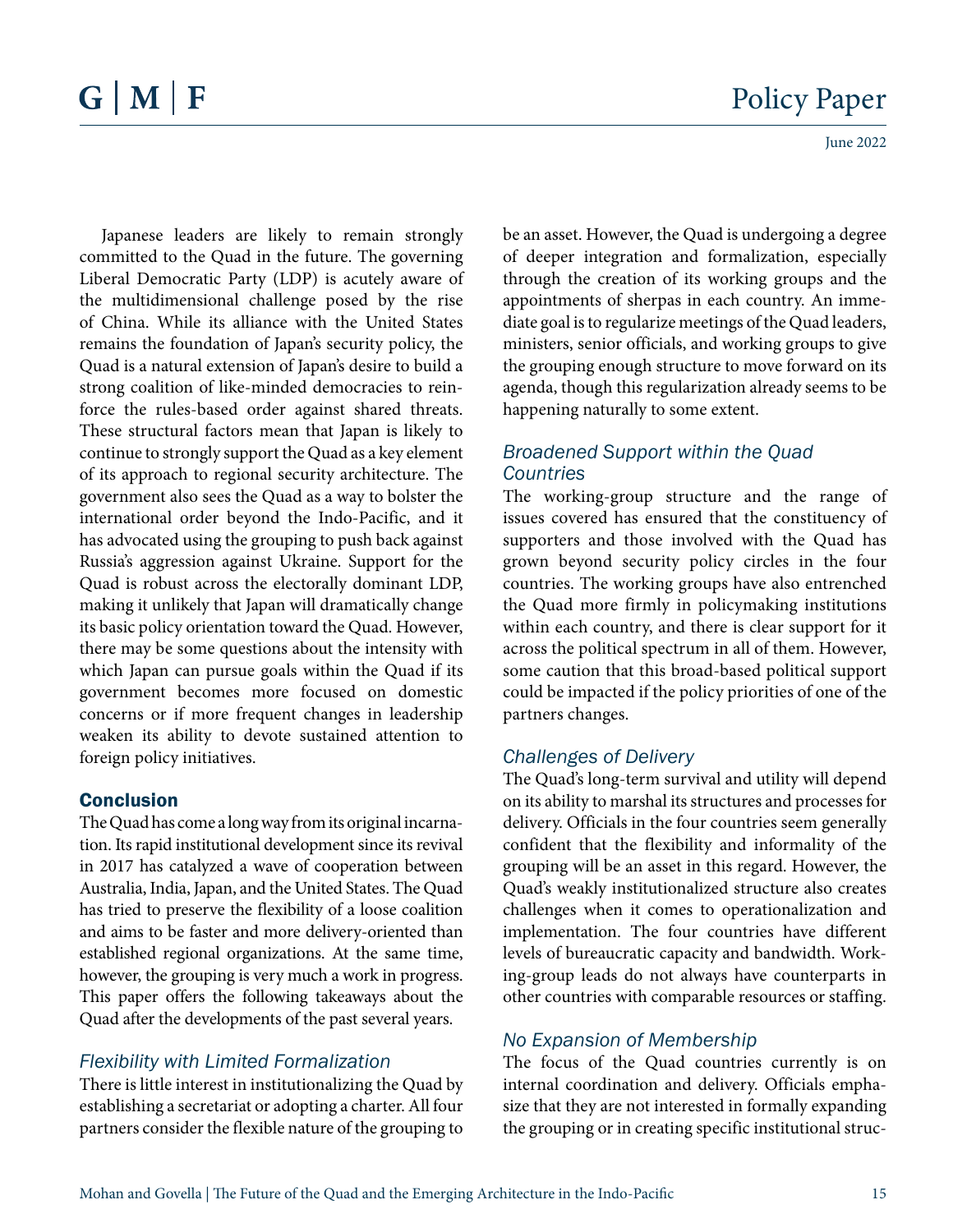tures involving additional partners at this time. Rather, they recognize there is still work to be done in aligning the approaches of the four member countries across the grouping's growing agenda. Moreover, despite the changing narrative of the Quad as a provider of public goods to the Indo-Pacific, the four countries are still motivated by their shared alignment on their assessment of the threats and challenges posed by China. Not all potential partners share this assessment and some might be more comfortable coordinating with the Quad behind the scenes.

#### *Flexible and Functional Cooperation with Additional Countries*

Instead of expanding the Quad's membership, the four countries may be open to functional cooperation with additional countries on a limited basis in the future. Additional partners can be flexibly incorporated in functional initiatives and projects within working groups, if it makes sense from the Quad members' perspectives. Such collaboration might span only the time necessary to achieve a shared goal on a specific issue. It will be beneficial for the Quad countries to attempt to harmonize their discussions with others, particularly in situations where similar ones are occurring in other regional or international forums.

#### *Expanded Agenda with Continued Security Cooperation*

Despite the expansion of the Quad agenda to include economic and nontraditional security issues, traditional security cooperation remains a key pillar of the grouping. The recently announced Indo-Pacific Partnership on Maritime Domain Awareness has important security implications. Moreover, while most public attention has focused on the six leader-level working groups addressing economic and nontraditional security challenges, cooperation on security issues such as maritime security as well as on cybersecurity, counterterrorism, countering disinformation, and humanitarian assistance and disaster response have continued at the ministerial or working level.

Ministerial meetings have a lower profile; for example, and the Quad foreign ministers have only released one joint statement from their meetings so far.<sup>30</sup> The four countries also continue to deepen their security cooperation bilaterally and trilaterally in important ways. Thus, its multilayered and flexible structure enables the Quad to serve multiple purposes at once and to elevate the visibility of noncontroversial issues while continuing important discussions on more sensitive security concerns below the surface.

#### *Increasing Strategic Alignment*

The Quad partners have also increased their alignment on strategic issues, as demonstrated by their issuing joint statements and gradually deepening their cooperation. Its member countries see the Quad as a grouping that can be quickly convened to coordinate responses to international events, suggesting that it has a relevance beyond its regional agenda. This was demonstrated when the Quad leaders met virtually in March 2022 to discuss Russia's invasion of Ukraine. After that meeting, US National Security Council Senior Director for East Asia and Oceania Edgard Kagan observed that the Quad is "a mechanism that leaders use to coordinate in response to events and to emerging situations, as well as to make sure that we remain coordinated in our approach to how we work in the Indo-Pacific."31 If this type of coordination is enhanced, the Quad may also enable the four countries to align their positions before proceeding to discussions in larger forums such as the United Nations or the World Trade Organization, which could serve as a foundation for partnering with additional countries on shared goals.

Whether the Quad will be able to circumvent challenges that come with the combination of an expanding agenda and limited formalization remains to be seen.

<sup>30</sup> US Department of State, "Joint Statement on Quad Participation in the Indo-Pacific,, February 11, 2022.

<sup>31</sup> Nirmal Ghosh, ["Quad summit signals the US is not taking its eye off the](https://www.straitstimes.com/world/united-states/quad-summit-signals-the-us-is-not-taking-its-eye-off-the-indo-pacific)  [Indo-Pacific](https://www.straitstimes.com/world/united-states/quad-summit-signals-the-us-is-not-taking-its-eye-off-the-indo-pacific)," The Straits Times, March 4, 2022.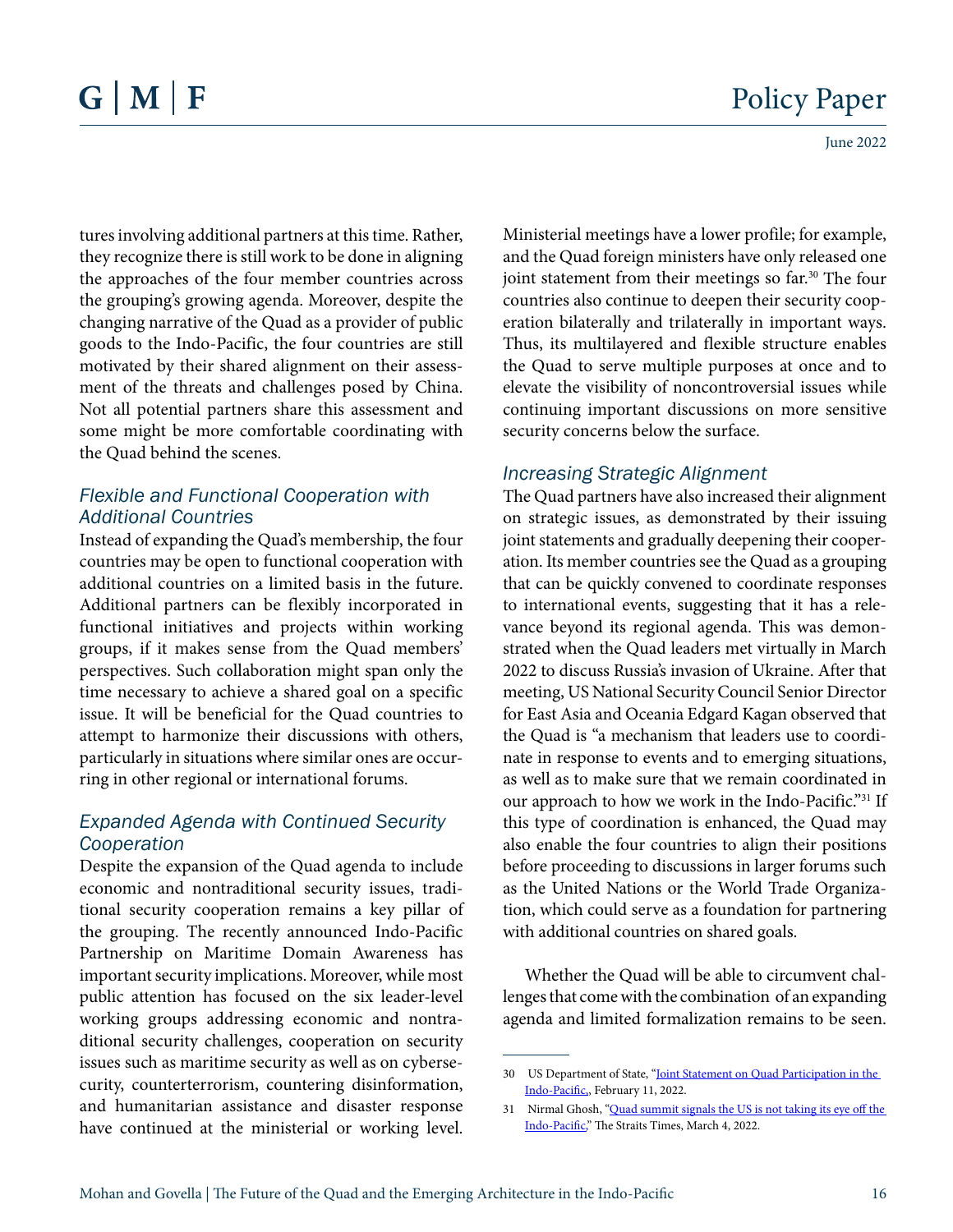There is no doubt there will be constraints on what the four countries can do together, and the ability of the Quad to maintain its impressive momentum will depend on the ability of its members to solidify their ties and increase their alignment. The four countries are acutely aware of this, as demonstrated by their current intense focus on matters internal to the grouping.

> *Whether the Quad will be able to circumvent challenges that come with the combination of an expanding agenda and limited formalization remains to be seen.*

Externally, a major challenge for the Quad will be to manage expectations and to follow through on its pledge to work inclusively with other countries particularly in Southeast Asia and the Pacific Islands but also more broadly. The rapid development of the grouping has generated a tremendous amount of interest among potential partner countries inside and outside the region. The expansion of the focus of the Quad beyond the maritime domain and security questions also creates more room for potential partners. The agenda now outlined by the Quad countries falls neatly in line with the Indo-Pacific priorities of many other countries, including in Europe. The Quad

leaders have clearly signaled their desire for the Quad to be a flexible coalition, which suggests that it will be ready to work with others on an issue by issue basis in the future, even if there is currently hesitation about doing so.

From the broader perspective of the emerging institutional architecture of the Indo-Pacific, some drawbacks of promoting the Quad as one part of a patchwork of minilaterals have already been identified. For example, the proliferation of similar initiatives has the potential to create problems of policy harmonization. Now that some European countries also have Indo-Pacific strategies and are investing resources into similar policy areas as the Quad, there is a pressing need for coordination, so that they and the Quad partners do not end up duplicating or worse undercutting each other's efforts in the region. Some have also expressed concern that ad hoc minilateral efforts will weaken more established organizations, such as ASEAN. As time goes on, these questions of broader regional institutional architecture will become more pronounced, and the ability of the Quad to link its efforts to broader regional and international initiatives will determine the reach of the grouping's impact. For the moment, however, the Quad is a grouping on the rise, and it appears poised to grow still more influential in the future if its members can balance the internal and external challenges that lie ahead.